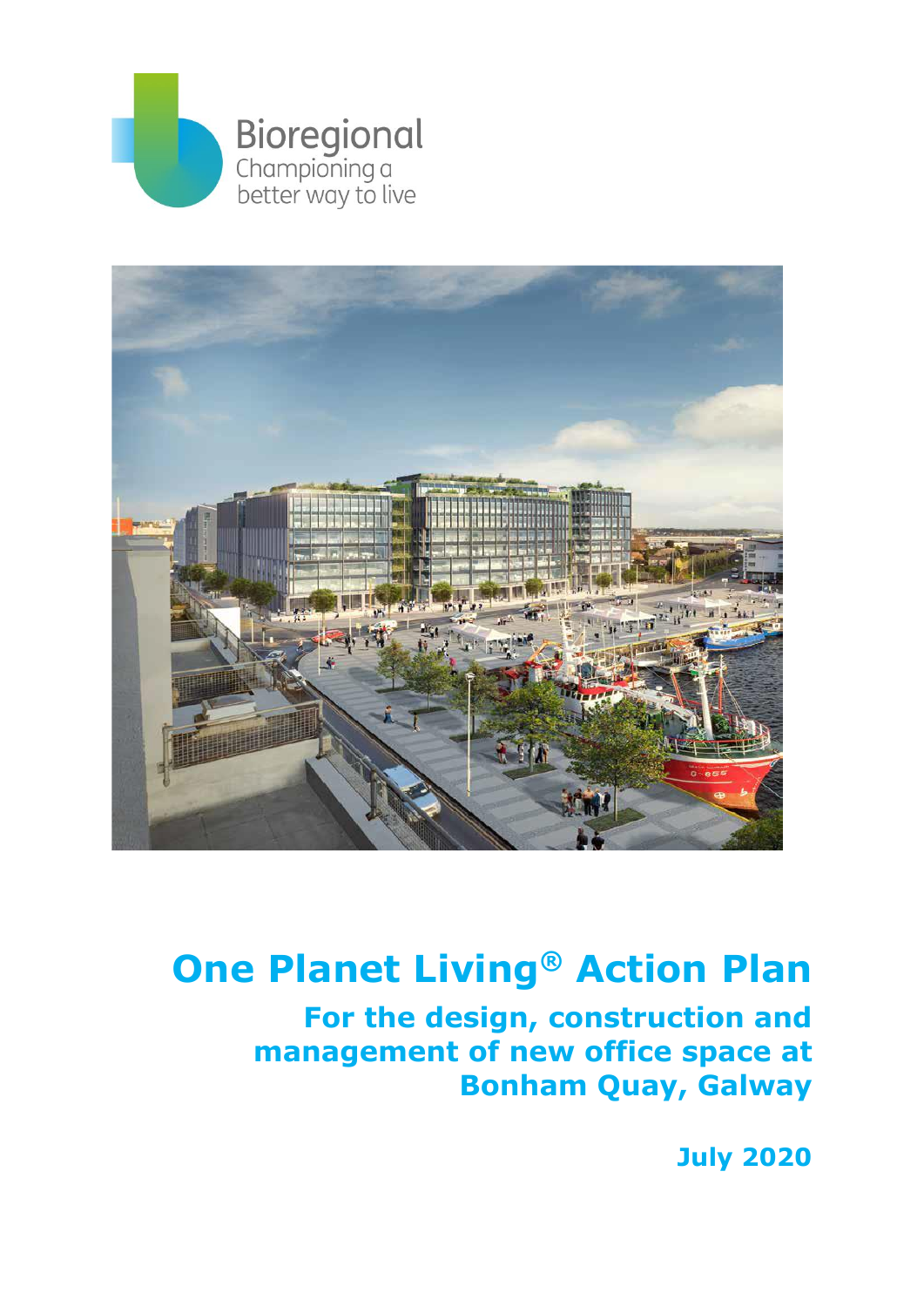# **Contents**

| 1.                                                       |  |  |
|----------------------------------------------------------|--|--|
| 2.                                                       |  |  |
| 3 <sub>1</sub>                                           |  |  |
| 4.                                                       |  |  |
| 5.                                                       |  |  |
| 6.                                                       |  |  |
| $\overline{z}$ .                                         |  |  |
| Appendix A: Proposed 'green' clauses in lease agreements |  |  |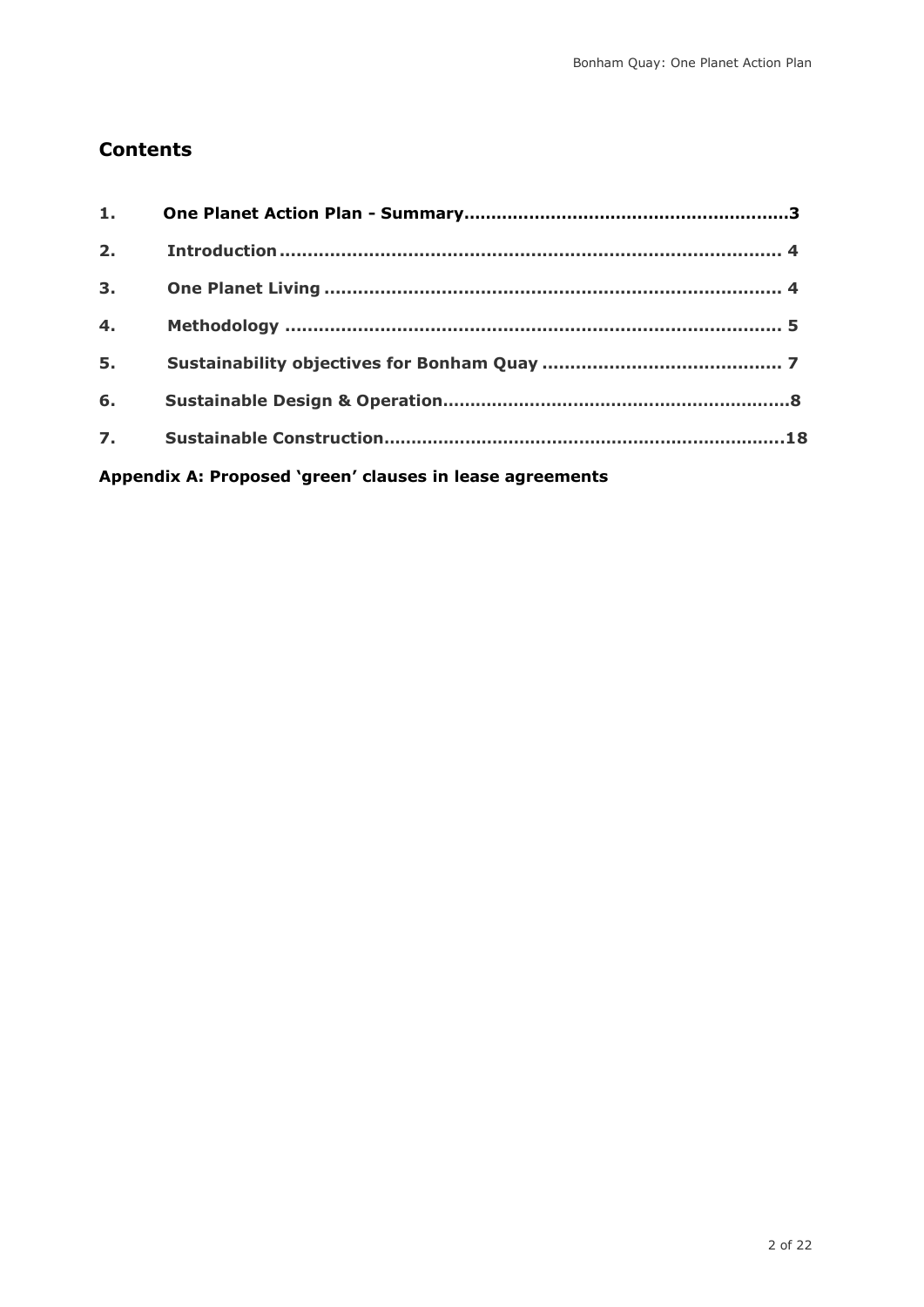## **1. One Planet Action Plan - Summary**

This One Planet Action Plan (OPAP) is designed to ensure that the proposals for office development at Bonham Quay, Galway represent wholly sustainable development when measured against environmental, social and economic indicators at local, regional and global spheres of influence, as well as the One Planet Living Goals and Guidance<sup>1</sup>.

Bonham Quay will comprise 269,098sq ft (26,000sq m) of grade A office space, alongside 20,505sq ft (1,905sq m) of retail and 91,439sq ft (8,495sq m) of landscaped space. In addition to aiming to achieve One Planet Living endorsement, the development will be targeting LEED gold standard as well as a WELL building standard rating and WIRED score.

The project team at Bonham Quay is using the One Planet Living framework to set and meet bold sustainability objectives, ensuring the scheme is as environmentally and socially sustainable as possible and supporting future workers to make sustainable choices when it comes to consumption.

The key sustainability commitments outlined in this OPAP are listed below:

| <b>Principle</b>                                      | <b>Approach</b>                                                                                                                                                                                                                                                                                          |
|-------------------------------------------------------|----------------------------------------------------------------------------------------------------------------------------------------------------------------------------------------------------------------------------------------------------------------------------------------------------------|
| <b>Health and</b><br><b>Happiness</b>                 | The scheme will look to improve the health and wellbeing of its users by<br>promoting active travel and nutritional food, connecting with nature and<br>providing space and facilities to support positive mental wellbeing.                                                                             |
| <b>Equity and</b><br><b>Local</b><br><b>Economy</b>   | The offices will support Galway's homegrown businesses and look to attract<br>organisations who pride themselves on doing good. The scheme will provide<br>space for small and micro businesses to grow and thrive.                                                                                      |
| <b>Culture and</b><br><b>Community</b>                | Sustainability will be celebrated and integrated into a thriving business<br>community at Bonham Quay. Proposals are designed to attract businesses who<br>care about people and the environment in which they work.                                                                                     |
| <b>Land and</b><br><b>Nature</b>                      | Proposals will create an urban haven for wildlife and people to enjoy while they<br>work. Sky gardens will be planted with native species, with areas for quiet<br>reflection or after-work yoga.                                                                                                        |
| <b>Sustainable</b><br><b>Water</b>                    | Efficient use of water will be encouraged by installing low water-use taps,<br>showers and toilets, and tenants will be helped to consider how they use water<br>wisely.                                                                                                                                 |
| <b>Local and</b><br><b>Sustainable</b><br><b>Food</b> | The aim is to ensure workers and visitors find it easy to eat sustainably at<br>Bonham Quay. Low-impact, nutritionally rich and healthy options will be on<br>offer, and we will explore how we can make the most of Galway's local<br>delicacies.                                                       |
| <b>Travel and</b><br><b>Transport</b>                 | Bonham Quay will help kick-start sustainable travel around Galway. The site is<br>a short walk from the train station and has priority parking for green and<br>shared vehicles along with 300 cycle parking spaces and a dedicated commuter<br>centre.                                                  |
| <b>Materials</b><br>and<br><b>Products</b>            | Management at Bonham Quay will encourage workplaces to be fit out using<br>sustainable materials, and we will pilot new ideas for how businesses can save<br>money and resources by working together.                                                                                                    |
| <b>Zero Waste</b>                                     | Bonham Quay will be a single-use plastic free site, and every business will<br>encouraged to use resources meaningfully, with the ultimate aim of sending<br>zero waste from site operations to landfill.                                                                                                |
| Zero<br>Carbon<br><b>Energy</b>                       | Bonham Quay is aiming to achieve net-zero carbon emissions by 2025 through<br>an A-rated energy efficiency, energy generation from roof-mounted solar<br>photovoltaic panels, air source heat pumps for space heating and domestic hot<br>water and certified renewable electricity supplied to tenants. |

<sup>1</sup> <https://www.bioregional.com/resources/one-planet-living-goals-and-guidance-for-communities>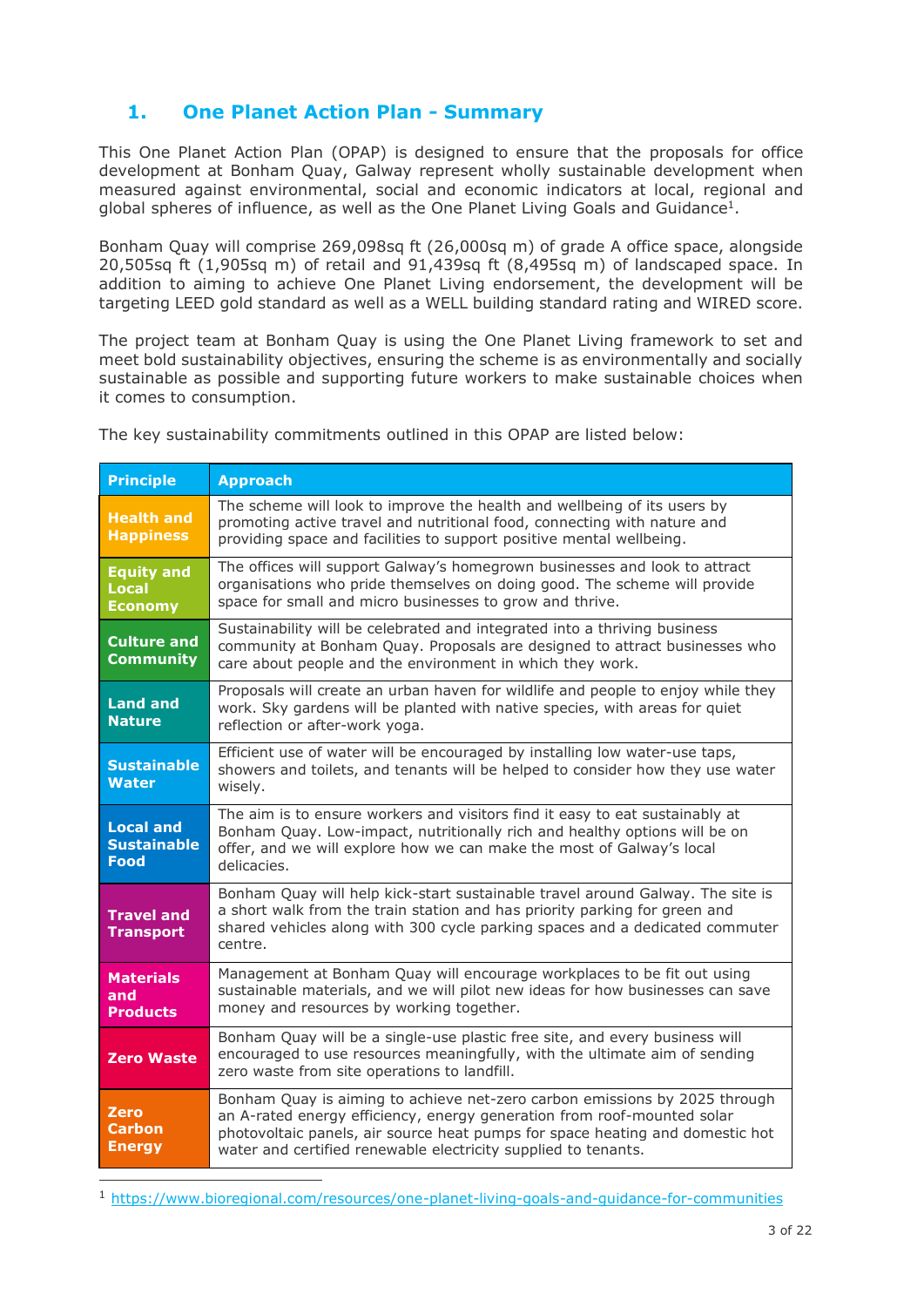# <span id="page-3-0"></span>**2. Introduction**

This sustainability strategy has been prepared by Bioregional, a sustainability charity with headquarters at BedZED in Surrey. Bioregional have nearly 25 years' experience advising on sustainable development across the world.

This One Planet Action Plan (OPAP) has been produced for the Bonham Quay scheme in Galway. Bioregional have been appointed by the developer, Edward Developments, to help them to provide low-impact workspace for sustainable businesses.

Bonham Quay will comprise 26,000sqm of grade A office space, alongside 1,905sqm of retail and 8,495sqm of landscaped space. In addition to aiming to achieve One Planet Living endorsement, the development will be targeting LEED gold standard as well as a WELL building standard rating and WIRED score.

# <span id="page-3-1"></span>**3. One Planet Living**

This gap analysis uses the One Planet Living framework to review the proposals for the Bonham Quay development, Galway, across all areas of sustainability.

The One Planet Living framework is made up of ten principles, which grew out of Bioregional's experience of developing the pioneering BedZED ecovillage in south London.

These principles allow a holistic and interconnected view which addresses social, economic and environmental aspects of sustainability and aims to make it easy and attractive for everyone to lead happy and healthy lives within the environmental limits of our planet.

#### **The Ten One Planet Living Principles**

| ❸          | <b>Health and happiness</b>       | Encouraging active, social, meaningful lives to promote good health and<br>wellbeing                                 |
|------------|-----------------------------------|----------------------------------------------------------------------------------------------------------------------|
| ळ<br>ळ     | <b>Equity and local economy</b>   | Creating safe, equitable places to live and work which support local<br>prosperity and international fair trade      |
| <b>223</b> | <b>Culture and community</b>      | Nurturing local identity and heritage, empowering communities and<br>promoting a culture of sustainable living       |
| <b>SIP</b> | <b>Land and nature</b>            | Protecting and restoring land for the benefit of people and wildlife                                                 |
|            | <b>Sustainable water</b>          | Using water efficiently, protecting local water resources and reducing<br>flooding and drought                       |
|            | <b>Local and sustainable food</b> | Promoting sustainable humane farming and healthy diets high in local,<br>seasonal organic food and vegetable protein |
|            | <b>Travel and transport</b>       | Reducing the need to travel, encouraging walking, cycling and low carbon<br>transport                                |
|            | <b>Materials and products</b>     | Using materials from sustainable sources and promoting products which<br>help people reduce consumption.             |
|            | <b>Zero waste</b>                 | Reducing consumption, re-using and recycling to achieve zero waste<br>and zero pollution                             |
|            | <b>Zero carbon energy</b>         | Making buildings and manufacturing energy efficient and supplying all<br>energy with renewables                      |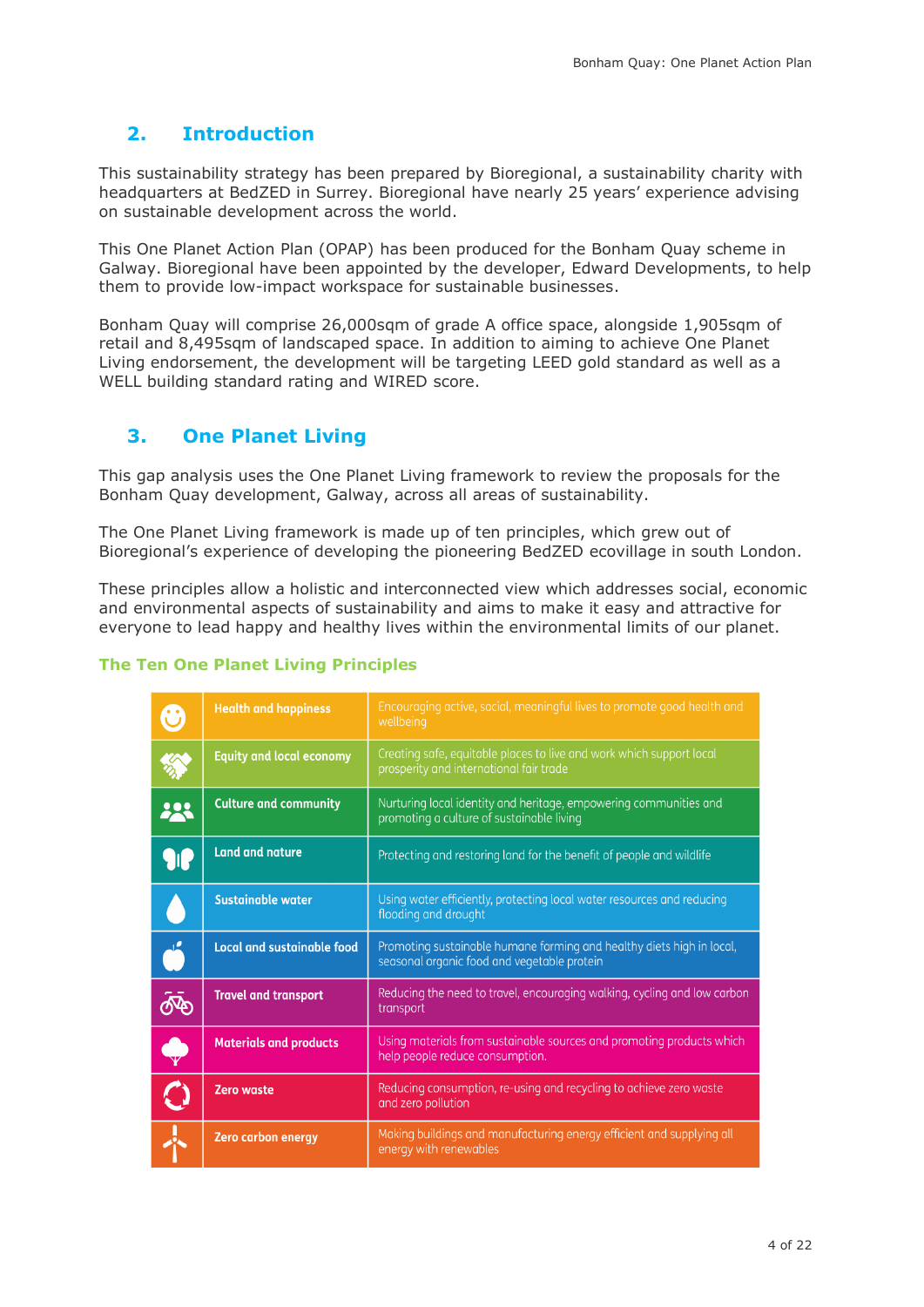### <span id="page-4-0"></span>**4. Methodology**

This One Planet Action Plan has been developed after a thorough evaluation of local, citywide and global sustainability issues that the scheme should look to respond to. It's also been informed by the Goals and Guidance for One Planet Living<sup>2</sup>. Bioregional has engaged and consulted with key members of the project team such as Edward Developments, BDP, Sisk Contractors, Cushman and Wakefield and Ivor Fitzpatrick & Company Solicitors.

This action plan is split into two sections; design and construction. The design-led actions and targets influence how the development will perform and be used when it is in-use, whereas the construction section focuses solely on how the development will be built.

#### **a. Measuring our impact**

One Planet Living uses the concepts of Planetary Boundaries and ecological and carbon footprinting as headline indicators for environmental sustainability.

**Planetary Boundaries** is a set of nine Earth system processes the boundaries of which define a "safe operating space for humanity". The scientists behind the concept assert that once human activity has passed certain thresholds or tipping points, defined as "planetary boundaries", there is a risk of "irreversible and abrupt environmental change". For example, when greenhouse gas emissions in the atmosphere reach a certain level this will trigger new natural phenomena, such as the melting of permafrost, which will further increase the greenhouse gas emissions in the atmosphere.

**Ecological footprinting** is a way of accounting for humanity's wide range of demands on the Earth's productive land and sea. Globally the world's population is consuming the earth's natural resources at a rate 70% higher than the planet can replenish or absorb. Ecological footprinting shows that if everyone in the world consumed as many natural resources as the average person in Western Europe, three planets would be needed to support humanity.

**Carbon footprinting** measures CO<sub>2</sub> and other greenhouse gases emitted from human activity such as burning fossil fuels and agricultural practices. Well over half of our global ecological footprint comes from our carbon emissions. We know that humanity is warming the earth and changing the climate by putting carbon dioxide and other 'greenhouse gases' into the atmosphere, where they trap more and more heat as their concentrations build up. Scientists agree that we have to radically reduce our output of these gases if we are to limit the risks of dangerous changes in the climate.

At the Paris Climate Summit in 2015 world leaders agreed that the increase in global average temperatures should be kept well below 2°C from their pre-industrial levels, with a 1.5°C safety limit recognised as preferable. To avoid a two degree rise global greenhouse gas emissions need to be reduced by 50% from 1990 levels by 2050. In order for this to happen  $CO<sub>2</sub>$  emissions will have to be no more than 0.8 tonnes per person per annum by 2050.

#### **b. One Planet Communities Network**

The Goals and Guidance (G&G) for One Planet Communities is a document produced by Bioregional which gives guidance to developers and architects on how to design, construct and manage a development that will enable residents to live One Planet lifestyles.

A global network of One Planet Communities has been developed using this guidance:

<sup>2</sup> <https://www.bioregional.com/resources/one-planet-living-goals-and-guidance-for-communities>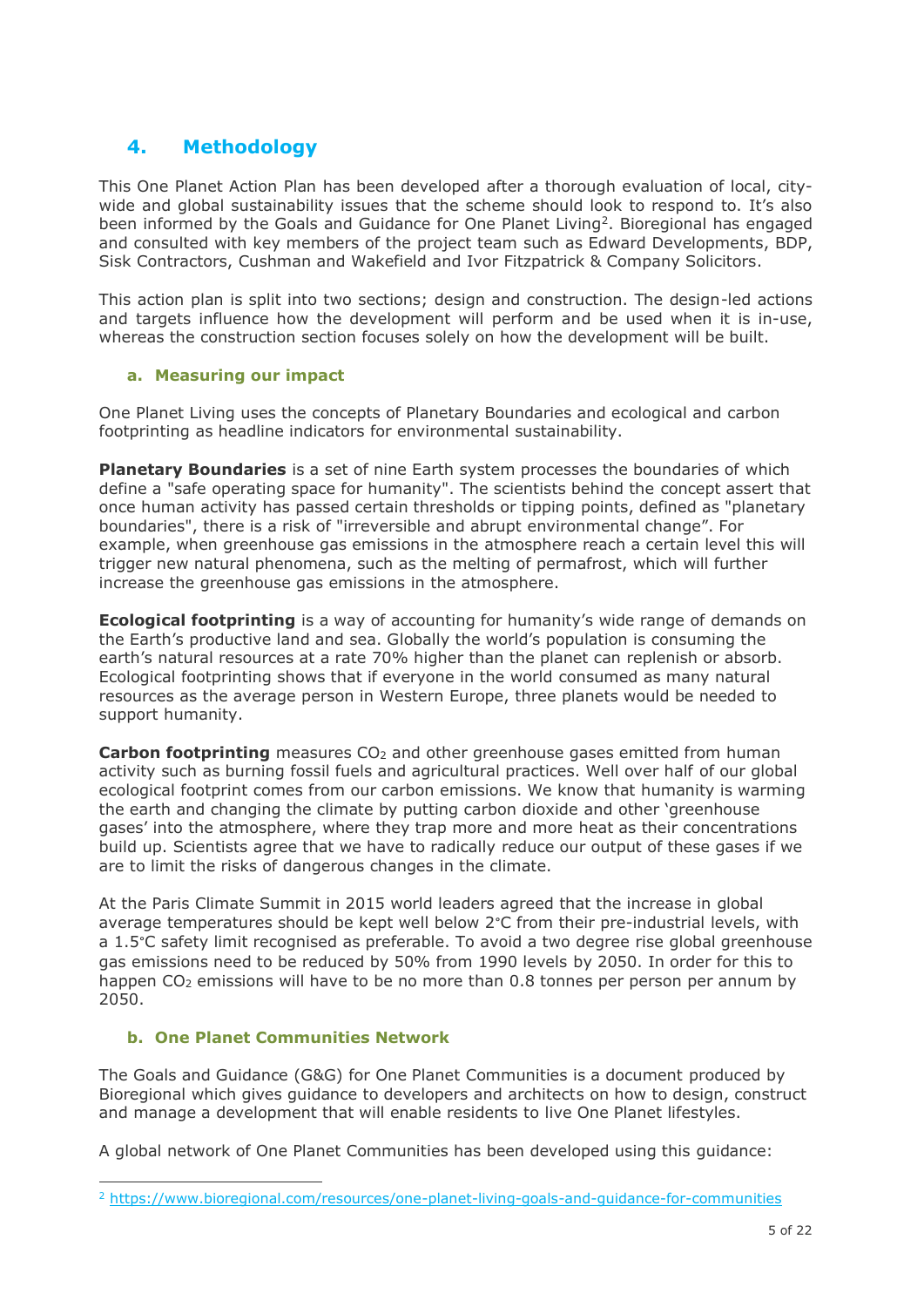- These are mostly new-build residential-led developments that have committed to achieving the highest standards of sustainability across the 10 principles of One Planet Living.
- Sustainability strategies for these developments are assessed by Bioregional to check their alignment with the G&G for One Planet Communities.
- Once they have been reviewed, agreed and a management plan adopted the sustainability strategy can be published. Bioregional will create a page on the One Planet Living website and the project can announce that it is using the One Planet Principles.
- Communities that meet the highest levels of sustainability can be endorsed as National or Planetary Leaders and can use the One Planet Communities logo.

#### **c. Implementing, measuring and reporting**

Developing a One Planet Action Plan is only the start of the journey. To achieve and communicate change it is important to monitor and report on progress in implementing it.

Key aspects of implementation will include a process for tracking progress (such as a monthly or quarterly meeting of the sustainable business forum), training the property management team and delegating tasks and actions and engaging with business and their staff.

The property managers of Bonham Quay will publish regular (ideally annual) progress reports, to demonstrate progress against the objectives and targets of One Planet Living.

Monitoring is important for two reasons:

1. For internal purposes, to learn what is and isn't working and to update the Action Plan based on learning

2. For external purposes, to communicate and report progress and the final outcomes for projects that have a discrete timeframe (such as a construction project) to stakeholders and the wider community

It will be important to track both:

- **Performance** how is the development performing against the indicators and targets that have been set?
- **Progress**  have designers, builders and property managers implemented the actions in a timely fashion, and has anything been missed?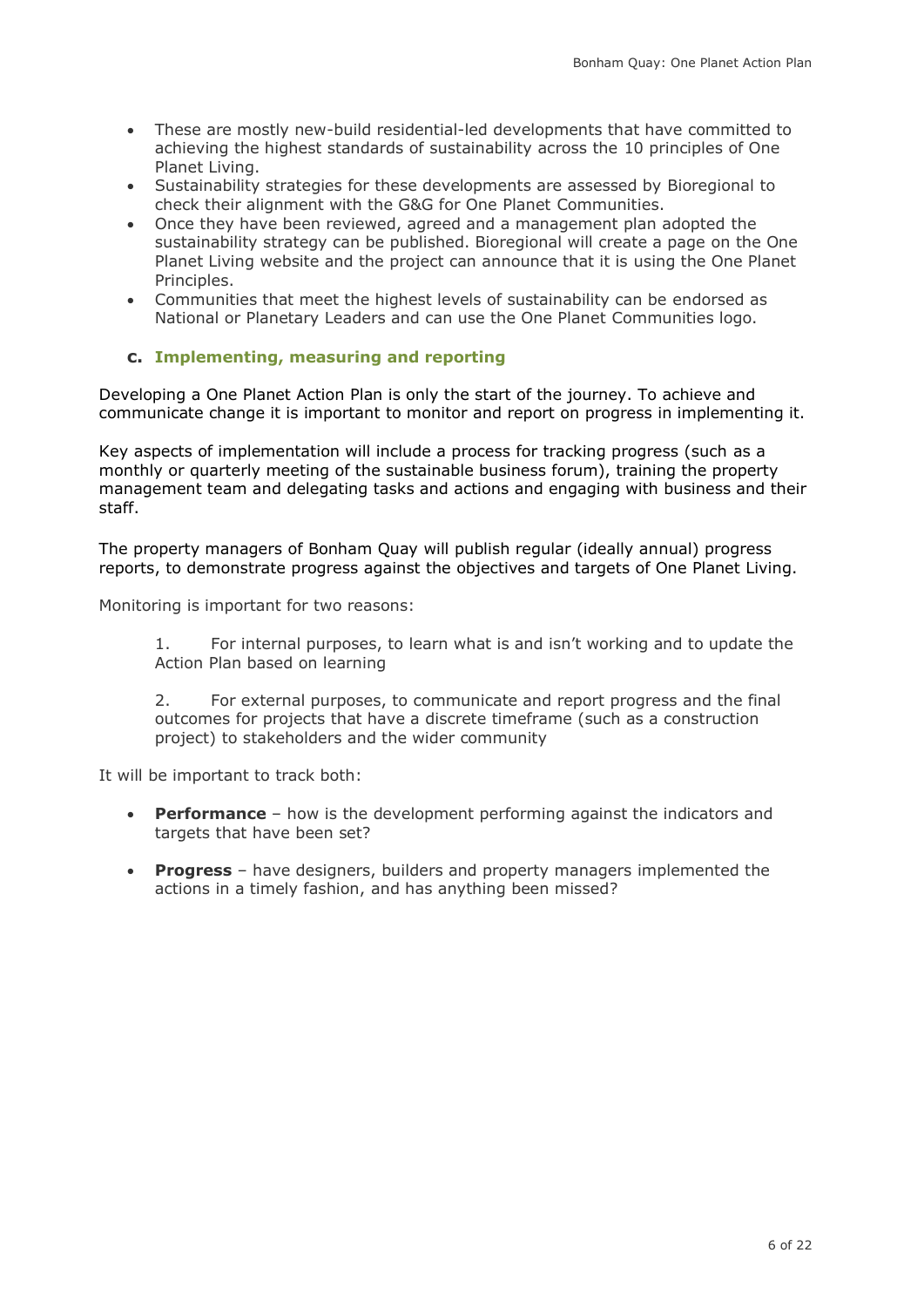# <span id="page-6-0"></span>**5. Sustainability objectives for Bonham Quay**

| <b>Principle</b>                                      | <b>Sustainability Objective</b>                                                                                                                                                                                                                                 |
|-------------------------------------------------------|-----------------------------------------------------------------------------------------------------------------------------------------------------------------------------------------------------------------------------------------------------------------|
| <b>Health and</b><br><b>Happiness</b>                 | To provide all workers and visitors to the development with the opportunity to<br>access leading health facilities and initiatives which will positively contribute to<br>their physical and mental wellbeing and aid work/life balance.                        |
| <b>Equity and</b><br><b>Local</b><br><b>Economy</b>   | To provide world-leading office facilities which nurture local and sustainable<br>businesses and provide them with the resources to become sector-leading in<br>their market                                                                                    |
| <b>Culture and</b><br><b>Community</b>                | To create a business culture on-site which enables workers and visitors to<br>connect and belong, and work together to create a One Planet community on-<br>site                                                                                                |
| <b>Land and</b><br><b>Nature</b>                      | To contribute to the greenery of Galway Bay by providing high quality<br>greenspace and planting for use by both people and nature. Enhance and<br>emphasise the interconnections and health benefits of nature to workers and<br>visitors.                     |
| <b>Sustainable</b><br><b>Water</b>                    | To deliver a development where water is consumed efficiently by businesses<br>and visitors, with minimal risk of flooding and clean run-off to watercourses.                                                                                                    |
| <b>Local and</b><br><b>Sustainable</b><br><b>Food</b> | Every worker and visitor has the opportunity to make more sustainable food<br>choices, attractive and readily available to them within the development.                                                                                                         |
| <b>Travel and</b><br><b>Transport</b>                 | Promote clean, active ways to travel to work and contribute to a reduction in<br>local congestion.                                                                                                                                                              |
| <b>Materials</b><br>and<br><b>Products</b>            | To build a development using low-impact, healthy construction materials, which<br>provides a space for sustainable, resource-efficient businesses to thrive.                                                                                                    |
| <b>Zero Waste</b>                                     | To minimise waste arisings from construction and operation by enabling all<br>contractors and businesses to follow the waste hierarchy of reduce-reuse-<br>recycle. Businesses will collaborate to significantly reduce packaging and single-<br>use materials. |
| <b>Zero Carbon</b><br><b>Energy</b>                   | The development will be net-zero carbon by 2025 and deliver non-polluting,<br>energy efficient operations during use.                                                                                                                                           |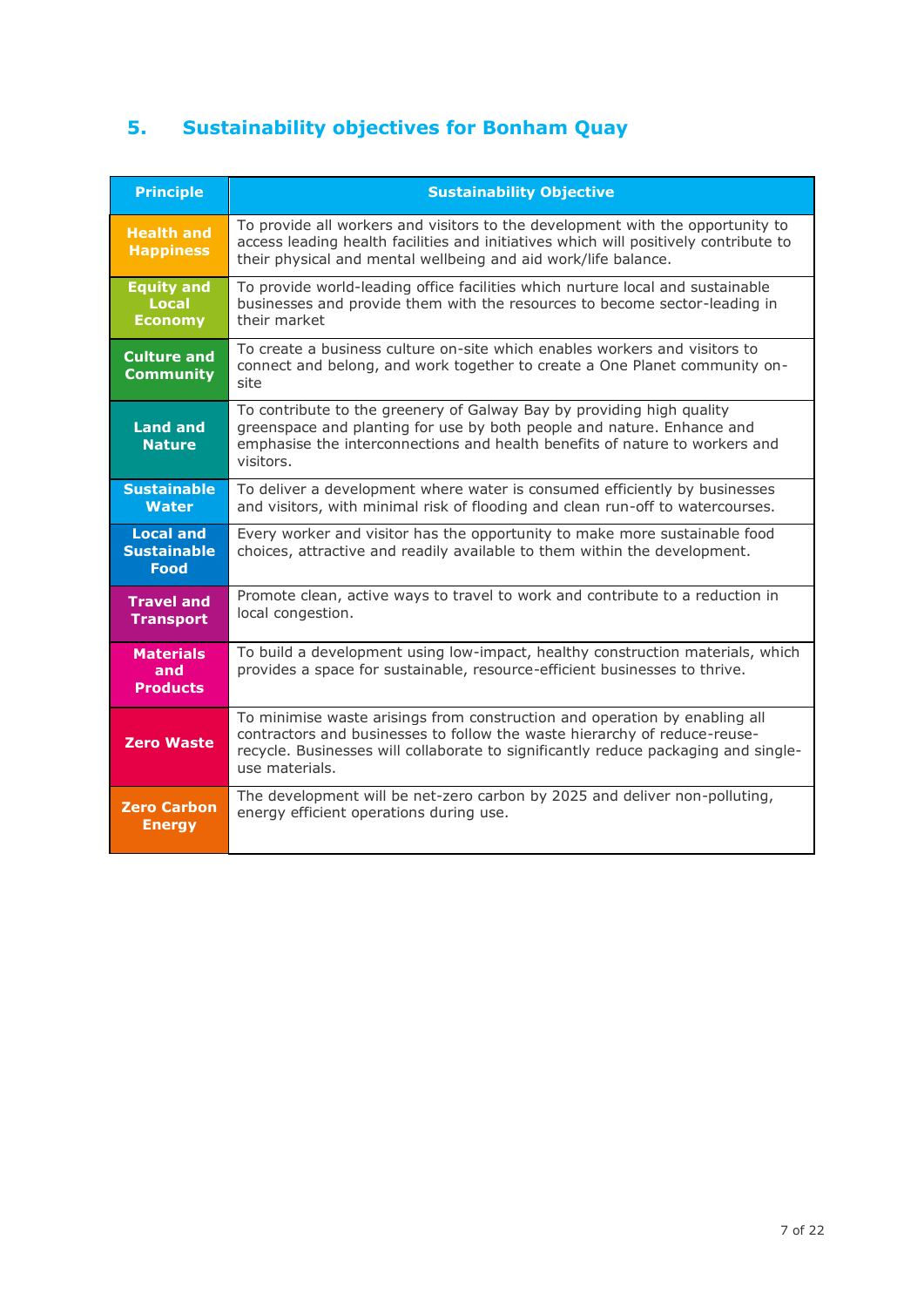# **6. Sustainable Design & Operation**

|                                                 | <b>Health and Happiness</b>                                                                                                                                                                                                                                                                                                                                                                                                                                                                                                                                                                                                                                                                                                                                                                                                                                                                                                                                                                                                                                                                                                                                                                                                                                                                                                                                                                                                                                                                                                                                                                                                                                                                                                                         |
|-------------------------------------------------|-----------------------------------------------------------------------------------------------------------------------------------------------------------------------------------------------------------------------------------------------------------------------------------------------------------------------------------------------------------------------------------------------------------------------------------------------------------------------------------------------------------------------------------------------------------------------------------------------------------------------------------------------------------------------------------------------------------------------------------------------------------------------------------------------------------------------------------------------------------------------------------------------------------------------------------------------------------------------------------------------------------------------------------------------------------------------------------------------------------------------------------------------------------------------------------------------------------------------------------------------------------------------------------------------------------------------------------------------------------------------------------------------------------------------------------------------------------------------------------------------------------------------------------------------------------------------------------------------------------------------------------------------------------------------------------------------------------------------------------------------------|
| <b>Sustainability</b><br><b>Objective:</b>      | To provide all workers and visitors to the development with the opportunity to<br>access leading health facilities and initiatives which will positively contribute to<br>their physical and mental wellbeing and aid work/life balance.                                                                                                                                                                                                                                                                                                                                                                                                                                                                                                                                                                                                                                                                                                                                                                                                                                                                                                                                                                                                                                                                                                                                                                                                                                                                                                                                                                                                                                                                                                            |
| <b>Sources:</b>                                 | Basis of Design Report 08<br>$\bullet$<br>Planting Schedule<br>$\bullet$<br>Design & Access Statement<br>$\bullet$<br>Consultation with project design team<br>$\bullet$                                                                                                                                                                                                                                                                                                                                                                                                                                                                                                                                                                                                                                                                                                                                                                                                                                                                                                                                                                                                                                                                                                                                                                                                                                                                                                                                                                                                                                                                                                                                                                            |
| <b>Proposed</b><br><b>Targets:</b>              | 95% of workers rate the quality of the working environment as good, very<br>$\bullet$<br>good or excellent<br>95% of workers agree that the development a) helps them connect with<br>nature, b) take positive time out from work and c) provides them the<br>opportunity to participate in activities which benefit their mental health<br>The development makes no adverse contribution to local air quality<br>$\bullet$                                                                                                                                                                                                                                                                                                                                                                                                                                                                                                                                                                                                                                                                                                                                                                                                                                                                                                                                                                                                                                                                                                                                                                                                                                                                                                                         |
| <b>Features of</b><br>development<br>proposals: | 23% of the development will be landscaped. Planting will be chosen that<br>$\bullet$<br>helps address local issues with air quality. The development will comply<br>with the WELL standard criteria for ventilation, air quality and pollution<br>control.<br>Sustainable, non-toxic construction materials will be specified during the<br>$\bullet$<br>build, in order to meet LEED (Materials and Resources section and Low-<br>Emitting Materials credit under Indoor Environmental Quality section) and<br>WELL criteria (Materials section).<br>Extensive glazing will allow enhanced access to daylight and views of<br>$\bullet$<br>Galway Bay from every building.<br>Driving to work will be disincentivised through a 0.05 ratio of car parking<br>$\bullet$<br>spaces to workers.<br>The design of the outdoor social spaces, the sky gardens, central square<br>$\bullet$<br>and the public square to the north of the development, will provide the<br>opportunity for interaction and individual reflection.<br>2,000 sqm of internal space is dedicated to leisure and wellbeing, including<br>$\bullet$<br>gym facilities, pilates studios, yoga classes and beauty rooms available to<br>the whole city. Opportunities to offer subsidies for workers will be sought.<br>Significant space and facilities will be provided for cycling and walking,<br>$\bullet$<br>including a dedicated commuter centre, bike storage and showers.<br>The development will comply with the WELL standard criteria for water<br>$\bullet$<br>quality and management.<br>The building / campus manager will encourage tenants to promote<br>community and social events, a and will do likewise through the<br>management of the community space. |
| <b>KPIs</b>                                     | Percentage of people who are satisfied with the development as a place to<br>$\overline{\phantom{a}}$<br>work.<br>Percentage of people who are satisfied with (a) summer indoor air<br>$\overline{\phantom{a}}$<br>temperature, (b) winter indoor air temperature, (c) ventilation and air<br>quality, (d) noise, (e) daylight and (f) artificial light in their building<br>Percentage of physically active workers.<br>$\overline{\phantom{a}}$<br>Percentage of people utilising the wellness facilities.<br>$\overline{\phantom{a}}$<br>Percentage of people using zero carbon transport methods (cycling,<br>$\overline{\phantom{a}}$<br>walking, electric vehicles).<br>Air quality inside/outside the building measured in PM2.5, CO <sub>2</sub> and VOC<br>concentration.                                                                                                                                                                                                                                                                                                                                                                                                                                                                                                                                                                                                                                                                                                                                                                                                                                                                                                                                                                  |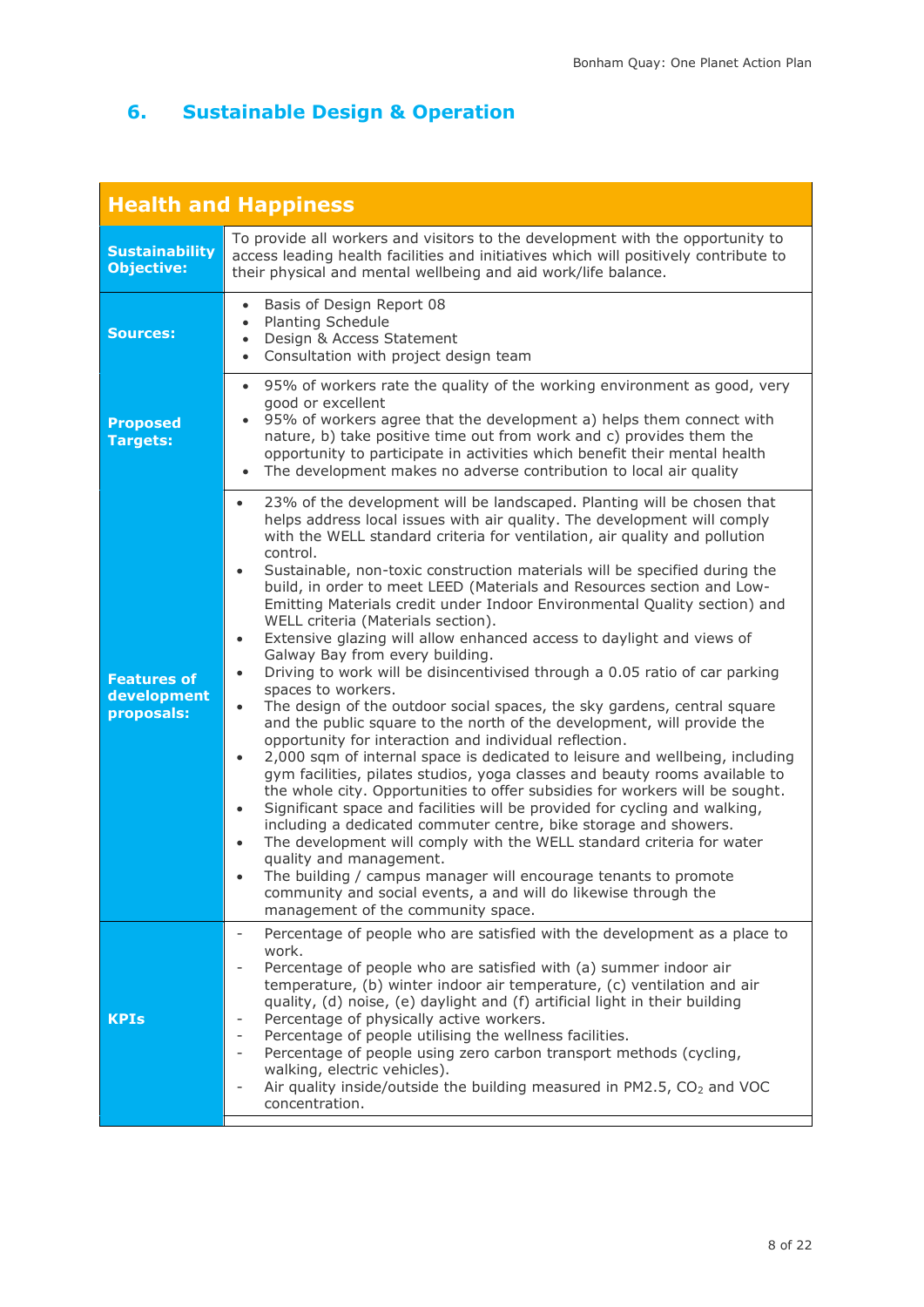|                                                 | <b>Equity and Local Economy</b>                                                                                                                                                                                                                                                                                                                                                                                                                                                                                                                                                                                                                                                                                                                                                                                                                                                          |
|-------------------------------------------------|------------------------------------------------------------------------------------------------------------------------------------------------------------------------------------------------------------------------------------------------------------------------------------------------------------------------------------------------------------------------------------------------------------------------------------------------------------------------------------------------------------------------------------------------------------------------------------------------------------------------------------------------------------------------------------------------------------------------------------------------------------------------------------------------------------------------------------------------------------------------------------------|
| <b>Sustainability</b><br><b>Objective:</b>      | To provide world-leading office facilities which nurtures local and sustainable<br>businesses and provides them with the resources to become sector-leading in<br>their market.                                                                                                                                                                                                                                                                                                                                                                                                                                                                                                                                                                                                                                                                                                          |
| <b>Sources:</b>                                 | Design & Access Statement<br>$\bullet$<br>Consultation with project property leasing team and client<br>$\bullet$                                                                                                                                                                                                                                                                                                                                                                                                                                                                                                                                                                                                                                                                                                                                                                        |
| <b>Proposed</b><br>Targets:                     | At least 10% of commercial space will be affordable workspace, available at<br>$\bullet$<br>a discounted rent with priority given to local, sustainable small businesses<br>The development will be 100% Living Wage buildings, where all suppliers to<br>$\bullet$<br>the building and employers will pay living wage to their employees.                                                                                                                                                                                                                                                                                                                                                                                                                                                                                                                                               |
|                                                 | Nurturing local and sustainable businesses:                                                                                                                                                                                                                                                                                                                                                                                                                                                                                                                                                                                                                                                                                                                                                                                                                                              |
|                                                 | Businesses within the development will be expected to demonstrate that<br>$\bullet$<br>they have a sustainability strategy/policy in place or to commit to producing<br>one within one year of taking space.<br>The property leasing team will look to attract the most responsible<br>$\bullet$<br>businesses to be located in the remaining tenanted areas, including those:<br>involved in the circular or low-carbon economy<br>$\circ$<br>registered as BCorps or similar<br>$\circ$<br>Those with the Planet Mark<br>$\circ$<br>with a profile in the Dow Jones Sustainability Index<br>$\circ$<br>with exemplary sustainability targets for their business<br>$\circ$<br>with a local link or working in the third sector<br>$\circ$                                                                                                                                              |
| <b>Features of</b><br>development<br>proposals: | Provides resources to allow business to be sector-leading:                                                                                                                                                                                                                                                                                                                                                                                                                                                                                                                                                                                                                                                                                                                                                                                                                               |
|                                                 | Office space will be offered on a rental basis, currently prices in Galway are<br>$\bullet$<br>half the rental price of Dublin and one third of the price in London.<br>The development offers world class accommodation to Galway providing<br>$\bullet$<br>significant discount to Dublin competitors attracting new enterprise to<br>Galway and encouraging local business to avail of accommodation not<br>currently available in Galway.<br>The development will encourage all tenants to pay the Living Wage to their<br>$\bullet$<br>employees as a minimum we can encourage occupiers however can not<br>enforce<br>The 'Town Hall Space' will provide space for charities, third sector<br>$\bullet$<br>organisations and start-ups on flexible lease arrangements at low,<br>affordable rates and the he building / campus manager will actively<br>promote use of this space. |
| <b>KPIs</b>                                     | Economic value generated and distributed locally through delivery of project<br>$\bullet$<br>Quantity of space occupied by businesses supporting the transition to a low-<br>$\bullet$<br>carbon, resource- efficient economy<br>Quantity of space occupied by businesses with local roots and SMEs<br>$\bullet$                                                                                                                                                                                                                                                                                                                                                                                                                                                                                                                                                                         |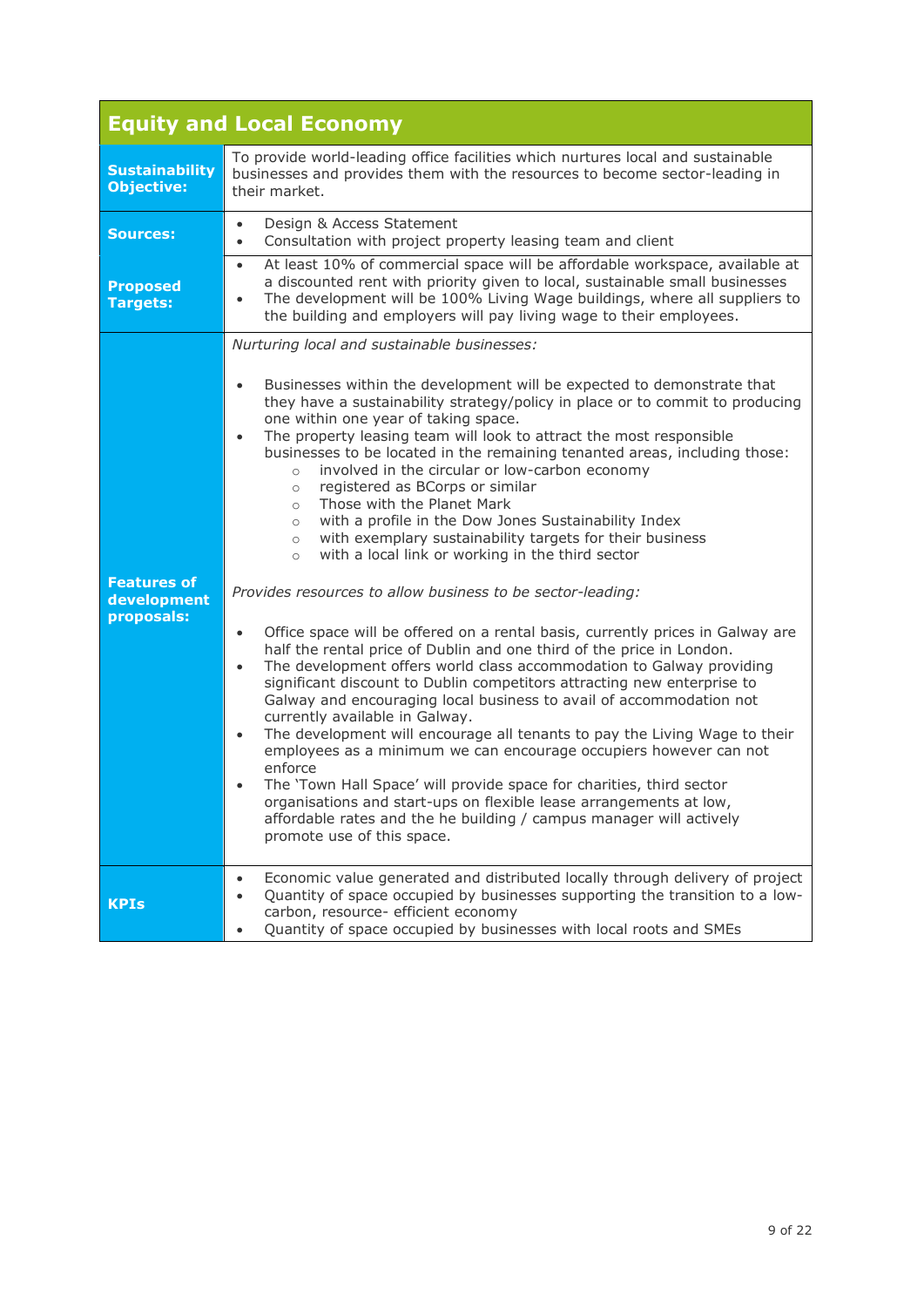|                                                 | <b>Culture and Community</b>                                                                                                                                                                                                                                                                                                                                                                                                                                                                                                                                                                                                                                                                                                                                                                                                                                                                                                                                                                                                                                                                                                                                                                                                                                                                                                                                                                                                                                                                                                                                                                                                                                                                                                                                                                                                                                                                                                                                                                                                                                                                                                                                                                                                                                                                                                                                                                                                                                                                                                                                             |
|-------------------------------------------------|--------------------------------------------------------------------------------------------------------------------------------------------------------------------------------------------------------------------------------------------------------------------------------------------------------------------------------------------------------------------------------------------------------------------------------------------------------------------------------------------------------------------------------------------------------------------------------------------------------------------------------------------------------------------------------------------------------------------------------------------------------------------------------------------------------------------------------------------------------------------------------------------------------------------------------------------------------------------------------------------------------------------------------------------------------------------------------------------------------------------------------------------------------------------------------------------------------------------------------------------------------------------------------------------------------------------------------------------------------------------------------------------------------------------------------------------------------------------------------------------------------------------------------------------------------------------------------------------------------------------------------------------------------------------------------------------------------------------------------------------------------------------------------------------------------------------------------------------------------------------------------------------------------------------------------------------------------------------------------------------------------------------------------------------------------------------------------------------------------------------------------------------------------------------------------------------------------------------------------------------------------------------------------------------------------------------------------------------------------------------------------------------------------------------------------------------------------------------------------------------------------------------------------------------------------------------------|
| <b>Sustainability</b><br><b>Objective:</b>      | To create a business culture on-site which enables workers and visitors to<br>connect and belong, and work together to create a One Planet community on-<br>site                                                                                                                                                                                                                                                                                                                                                                                                                                                                                                                                                                                                                                                                                                                                                                                                                                                                                                                                                                                                                                                                                                                                                                                                                                                                                                                                                                                                                                                                                                                                                                                                                                                                                                                                                                                                                                                                                                                                                                                                                                                                                                                                                                                                                                                                                                                                                                                                         |
| <b>Sources:</b>                                 | Design & Access Statement<br>$\bullet$<br>Consultation with project design team and client<br>$\bullet$                                                                                                                                                                                                                                                                                                                                                                                                                                                                                                                                                                                                                                                                                                                                                                                                                                                                                                                                                                                                                                                                                                                                                                                                                                                                                                                                                                                                                                                                                                                                                                                                                                                                                                                                                                                                                                                                                                                                                                                                                                                                                                                                                                                                                                                                                                                                                                                                                                                                  |
| <b>Proposed</b><br><b>Targets:</b>              | 75% of workers engaged with social events held within the development<br>$\bullet$<br>during the year.                                                                                                                                                                                                                                                                                                                                                                                                                                                                                                                                                                                                                                                                                                                                                                                                                                                                                                                                                                                                                                                                                                                                                                                                                                                                                                                                                                                                                                                                                                                                                                                                                                                                                                                                                                                                                                                                                                                                                                                                                                                                                                                                                                                                                                                                                                                                                                                                                                                                   |
| <b>Features of</b><br>development<br>proposals: | Enable workers and visitors to belong<br>The development has been designed to reflect and complement the<br>existing feel of Galway, with the street layout reflecting that of the existing<br>streets in the medieval portion of the city centre, opening up into larger<br>areas of public realm such as community squares.<br>The historical link between this part of Galway and the Spanish Armada will<br>$\bullet$<br>be reflected in the names of the four buildings on the development; named<br>after a Spanish Military Order. Subject to the approval of the planning<br>authority<br>We will endeavour to secure an independently operated café with space<br>available for the local community to use. This will provide regular<br>opportunities for Galway's local community groups, voluntary sector and<br>charities to take part in art, cultural, knowledge sharing or leisure<br>activities.<br>Enable workers and visitors to connect and work together<br>There are plans for community engagement with local school children,<br>community groups and special interest groups. The local community will be<br>able to book spaces such as the community squares or sky garden areas<br>within the development for events, such as concerts, pop-up cinema,<br>workshops and celebrations. The building / campus manager will manage<br>use of this space.<br>Internal common areas will create relaxed spaces for workers to meet,<br>socialise and connect both in and out of working hours<br>Create a One Planet community<br>Workers will be engaged in sustainability at work, through events and<br>behaviour change initiatives organised by a business forum.<br>Businesses will be encouraged to share and engage on their environmental<br>$\bullet$<br>performance as part of their lease agreement. The building / campus<br>manager will actively engage with tenants to encourage better<br>environmental performance<br>Local events will celebrate sustainability within the community and embed<br>One Planet Living into the running of the event.<br>Food and beverage providers will be encouraged to sign up to a sustainable<br>$\bullet$<br>food charter, focused on around local food, healthy food, packaging and<br>waste.<br>There is commitment to making Bonham Quay 'Single Use Plastic Free'.<br>This aspiration and guidance on how to achieve it will be included within<br>the Building User Guide/Tenant Handbook and through continued<br>communication and promotion through the building / campus manager. |
| <b>KPIs</b>                                     | Number of workers who feel their employer is doing well on key<br>$\bullet$<br>sustainability issues<br>Number of community events/initiatives and participation rates<br>Percentage of employees who agree they have made sustainable behaviour<br>$\bullet$<br>changes since working at the site                                                                                                                                                                                                                                                                                                                                                                                                                                                                                                                                                                                                                                                                                                                                                                                                                                                                                                                                                                                                                                                                                                                                                                                                                                                                                                                                                                                                                                                                                                                                                                                                                                                                                                                                                                                                                                                                                                                                                                                                                                                                                                                                                                                                                                                                       |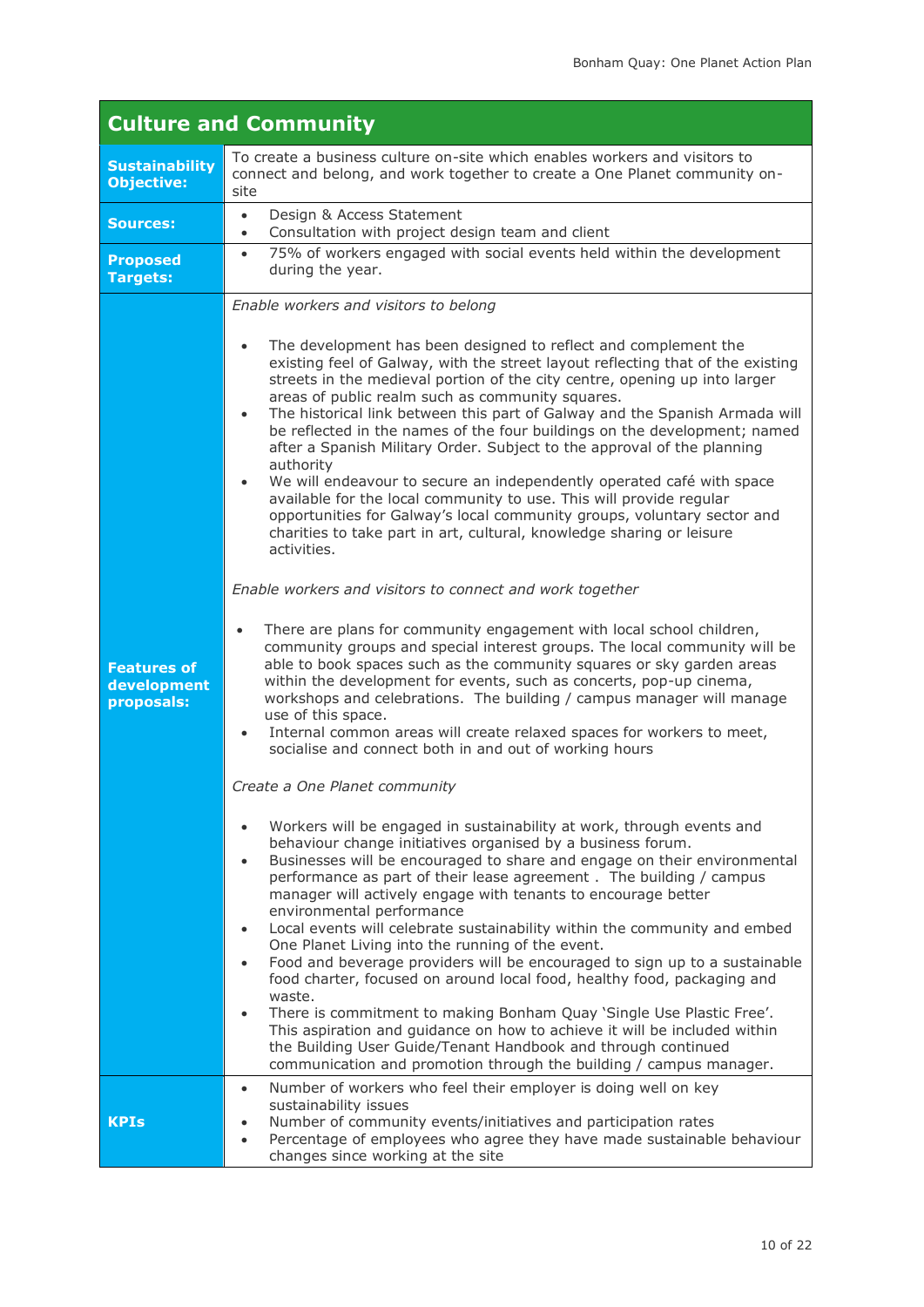| <b>Land and Nature</b>                          |                                                                                                                                                                                                                                                                                                                                                                                                                                                                                                                                                                                                                                                                                                                                                                                                                                                                                                                  |
|-------------------------------------------------|------------------------------------------------------------------------------------------------------------------------------------------------------------------------------------------------------------------------------------------------------------------------------------------------------------------------------------------------------------------------------------------------------------------------------------------------------------------------------------------------------------------------------------------------------------------------------------------------------------------------------------------------------------------------------------------------------------------------------------------------------------------------------------------------------------------------------------------------------------------------------------------------------------------|
| <b>Sustainability</b><br><b>Objective:</b>      | To contribute to the greenery of Galway Bay by providing high quality<br>greenspace and planting for use by both people and nature. Enhance and<br>emphasise the interconnections and health benefits of nature to workers and<br>visitors.                                                                                                                                                                                                                                                                                                                                                                                                                                                                                                                                                                                                                                                                      |
| <b>Sources:</b>                                 | Design & Access Statement<br>$\bullet$<br>Planting Schedule<br>Consultation with landscape architect<br>$\bullet$                                                                                                                                                                                                                                                                                                                                                                                                                                                                                                                                                                                                                                                                                                                                                                                                |
| <b>Proposed</b><br><b>Targets:</b>              | Net biodiversity gain from pre-development baseline<br>$\bullet$                                                                                                                                                                                                                                                                                                                                                                                                                                                                                                                                                                                                                                                                                                                                                                                                                                                 |
| <b>Features of</b><br>development<br>proposals: | High quality greenspace and planting for people and nature:<br>23% of the development will be landscaped (8,500 sqm), using extensive<br>planting and greenery as an active design element, incorporating trees and<br>plants into areas of public space, roof gardens and internal areas of the<br>buildings.<br>The landscaping plans will improve the ecological value of the site and the<br>$\bullet$<br>integration of native, resilient plant and tree species and wildflowers will<br>benefit local biodiversity such as insects.<br>Landscaping material will be peat-free and free from chemicals such as<br>$\bullet$<br>pesticides or fertilisers, which are harmful to the environment.<br>Planted areas will be maintained and watered on a regular basis by a<br>$\bullet$<br>suitable irrigation system to ensure they thrive<br>Emphasising the interconnections and health benefits of nature: |
|                                                 | The human connection with nature will be a proactive focus, through<br>providing accessible green areas to all, areas for quiet reflection amongst<br>planted areas and community events celebrating nature.<br>Workers will be actively encouraged to visit green space on their breaks.<br>$\bullet$                                                                                                                                                                                                                                                                                                                                                                                                                                                                                                                                                                                                           |
| <b>KPIs</b>                                     | Percentage increase in green space compared to existing land<br>$\bullet$<br>Proportion of workers engaged with and using greenspace<br>$\bullet$                                                                                                                                                                                                                                                                                                                                                                                                                                                                                                                                                                                                                                                                                                                                                                |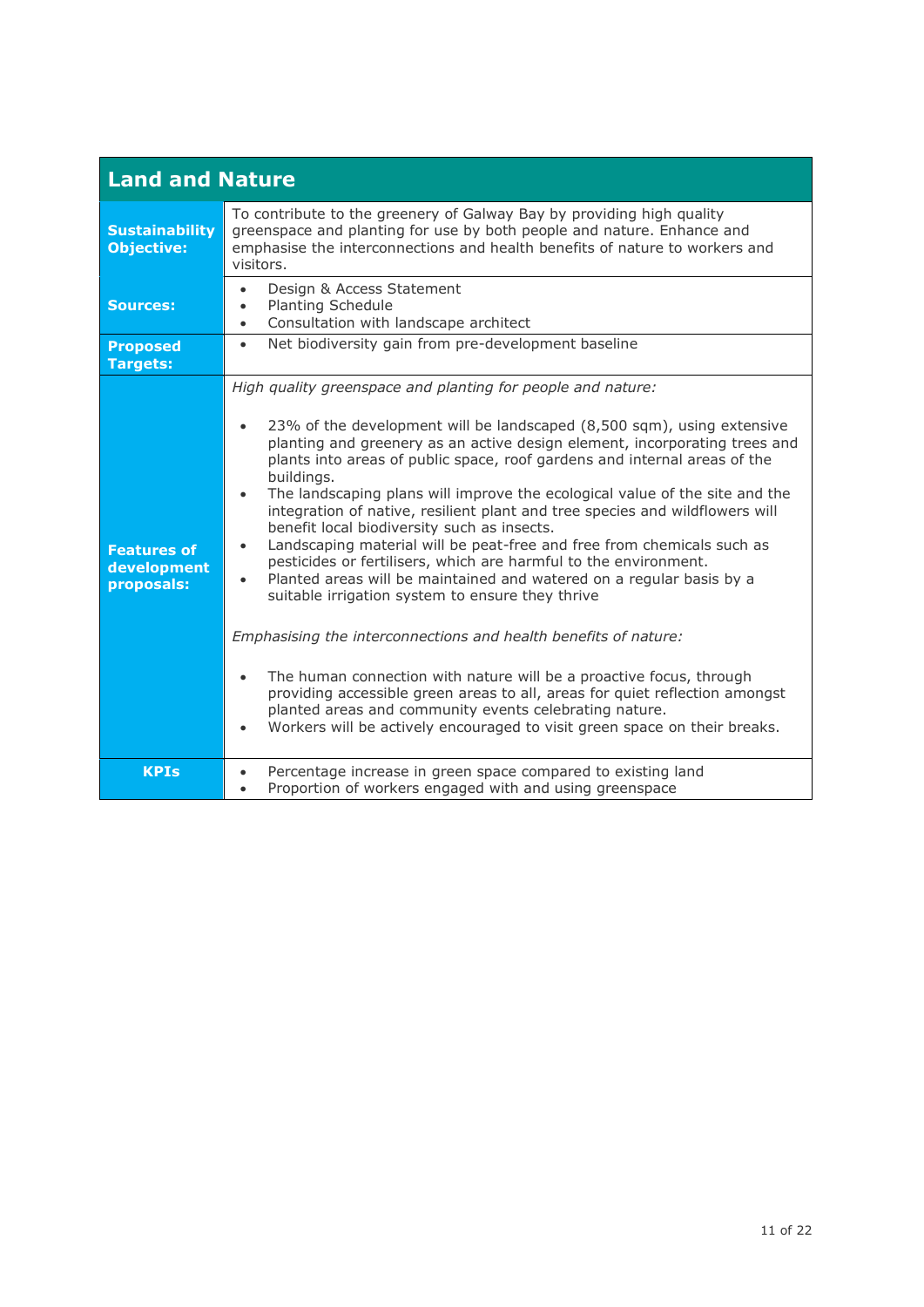٦

| <b>Sustainable Water</b>                        |                                                                                                                                                                                                                                                                                                                                                                                                                                                                                                                                                                                                                                                                                                                                                                                                                                                                                                                                                                                                                                                                                                                                                                                                                                                                                                           |
|-------------------------------------------------|-----------------------------------------------------------------------------------------------------------------------------------------------------------------------------------------------------------------------------------------------------------------------------------------------------------------------------------------------------------------------------------------------------------------------------------------------------------------------------------------------------------------------------------------------------------------------------------------------------------------------------------------------------------------------------------------------------------------------------------------------------------------------------------------------------------------------------------------------------------------------------------------------------------------------------------------------------------------------------------------------------------------------------------------------------------------------------------------------------------------------------------------------------------------------------------------------------------------------------------------------------------------------------------------------------------|
| <b>Sustainability</b><br><b>Objective:</b>      | To deliver a development where water is consumed efficiently by businesses and<br>visitors, with minimal risk of flooding and clean run-off to watercourses.                                                                                                                                                                                                                                                                                                                                                                                                                                                                                                                                                                                                                                                                                                                                                                                                                                                                                                                                                                                                                                                                                                                                              |
| <b>Sources:</b>                                 | Design & Access Statement<br>$\bullet$<br>Consultation with architect<br>$\bullet$                                                                                                                                                                                                                                                                                                                                                                                                                                                                                                                                                                                                                                                                                                                                                                                                                                                                                                                                                                                                                                                                                                                                                                                                                        |
| <b>Proposed</b><br><b>Targets:</b>              | Reduction in non-domestic water consumption by 50% (equivalent to 4 of<br>$\bullet$<br>6 BREEAM credits)                                                                                                                                                                                                                                                                                                                                                                                                                                                                                                                                                                                                                                                                                                                                                                                                                                                                                                                                                                                                                                                                                                                                                                                                  |
| <b>Features of</b><br>development<br>proposals: | Water efficient development:<br>Water-saving fittings and equipment will achieve water use of no more<br>than 100L/person/day, including:<br>Dual 4/2 L low flush WC's;<br>Self-closing taps;<br>$\overline{\phantom{a}}$<br>Use of blending valves on all hot water outlets;<br>Low flow showers<br>Waterless urinals where appropriate.<br>There will be water fountains and water bottle re-fill stations in public<br>and private areas, at suitable locations.<br>Water use will be metered via an on-line dashboard and monitored on a<br>$\bullet$<br>regular basis to check for water leaks.<br>Tenants will be required to reduce or improve the efficiency of water<br>$\bullet$<br>consumption or discharge, and share water data, as part of their lease<br>agreement.<br>Reducing flooding and drought:<br>The development has been designed in accordance with the site's Flood<br>$\bullet$<br>Risk Assessment (FRA).<br>The podium is designed to flood risk levels identified in the FRA plus<br>$\bullet$<br>500mm extra to account for climate change, as a council planning<br>requirement.<br>Clean run-off to watercourses:<br>Drainage infrastructure will aid drainage of the site and ensure surface<br>$\bullet$<br>pollutants do not directly flow into the local watercourse. |
| <b>KPIs</b>                                     | Average per capita potable water consumption for workers (litres/person /<br>$\bullet$<br>year)<br>Ratio of impermeable to permeable surface area that accommodates storm<br>water infiltration                                                                                                                                                                                                                                                                                                                                                                                                                                                                                                                                                                                                                                                                                                                                                                                                                                                                                                                                                                                                                                                                                                           |

Ī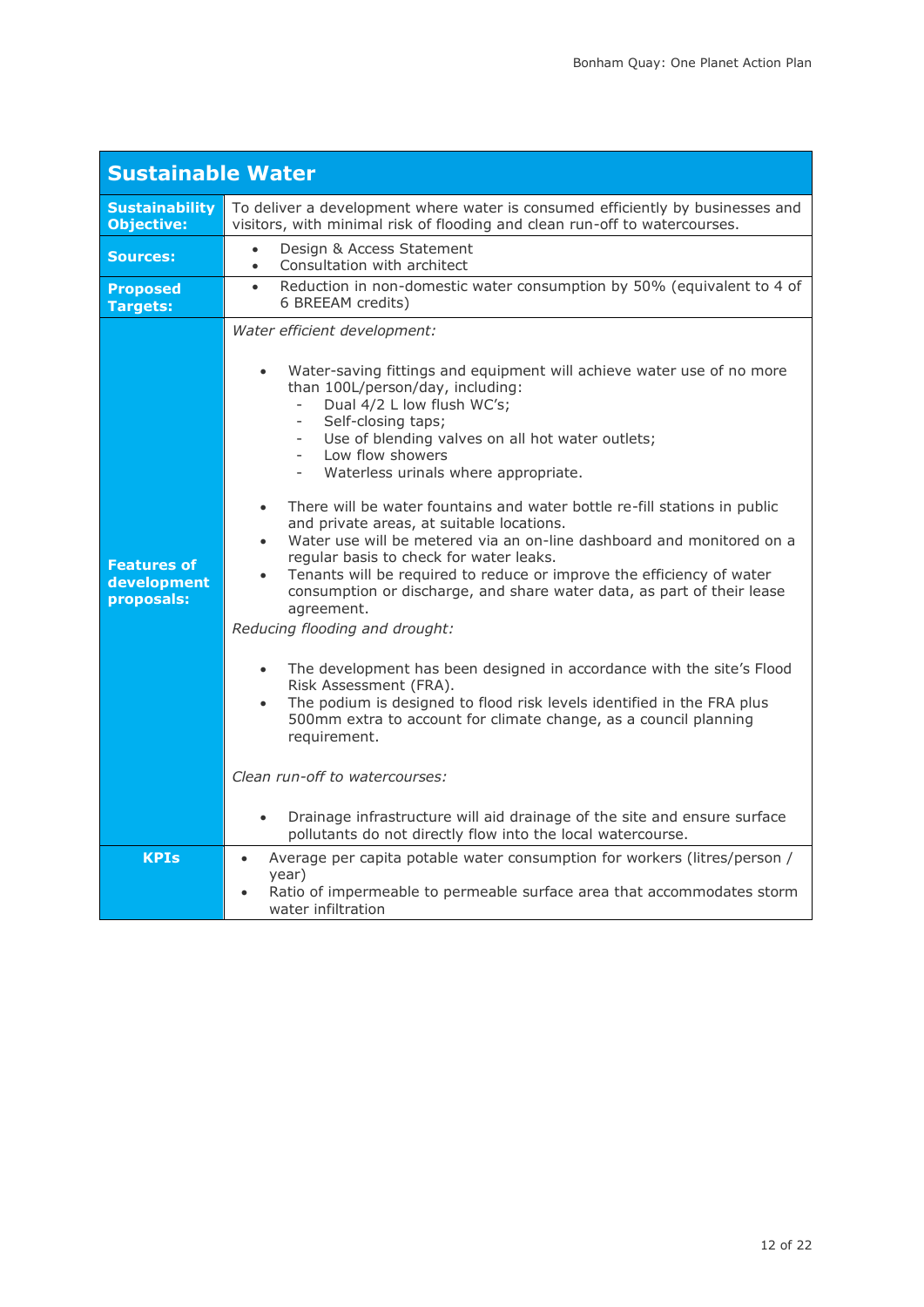|                                                 | <b>Local and Sustainable Food</b>                                                                                                                                                                                                                                                                                                                                                                                                                                                                                                                                                                                                         |
|-------------------------------------------------|-------------------------------------------------------------------------------------------------------------------------------------------------------------------------------------------------------------------------------------------------------------------------------------------------------------------------------------------------------------------------------------------------------------------------------------------------------------------------------------------------------------------------------------------------------------------------------------------------------------------------------------------|
| <b>Sustainability</b><br><b>Objective:</b>      | Every worker and visitor has the opportunity to make more sustainable food<br>choices, attractive and readily available to them within the development.                                                                                                                                                                                                                                                                                                                                                                                                                                                                                   |
| <b>Sources:</b>                                 | Consultation with project property leasing company and client<br>$\bullet$                                                                                                                                                                                                                                                                                                                                                                                                                                                                                                                                                                |
| <b>Proposed</b><br>Targets:                     | All workers have immediate access to attractive, healthy, low-impact food<br>$\bullet$<br>options<br>20% of workers report an improvement in diet whilst at work                                                                                                                                                                                                                                                                                                                                                                                                                                                                          |
| <b>Features of</b><br>development<br>proposals: | Preference will be given to local and artisan food and beverage providers<br>$\bullet$<br>on the site.<br>Food and beverage providers will adhere to the WELL standard on<br>nourishment, including access to fresh food, fruit and vegetables,<br>transparency, ingredients, sourcing, advertising and portion size.<br>Food and beverage providers will sign up to a sustainable food charter<br>$\bullet$<br>whilst operating on-site, which address issues such as packaging and<br>waste as well as providing easy access to sustainable food options.<br>Rooftop gardens will incorporate a beekeeping area to provide local honey. |
| <b>KPIs</b>                                     | Quantity of food grown/produced locally (within 25 miles) which is sold on-<br>$\bullet$<br>site<br>On-site food establishment(s) percentage offering (by value) of (a)<br>vegetarian or vegan food, (b) sustainable fish, (c) local and/or seasonal<br>and/or organic fruit and vegetables, (d) ethical meat, eggs and dairy and<br>(e) Fairtrade-certified products                                                                                                                                                                                                                                                                     |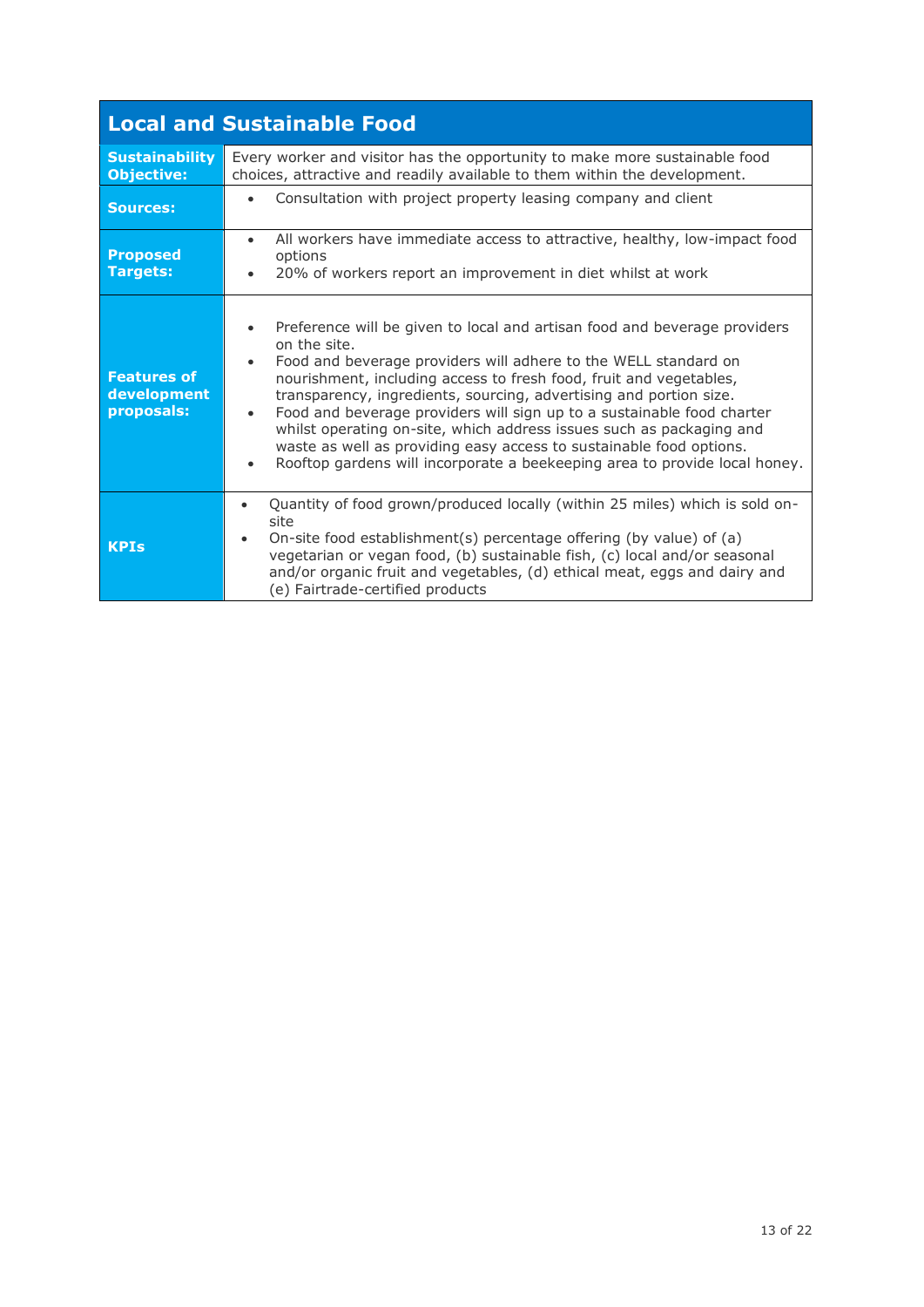| <b>Travel and Transport</b>                     |                                                                                                                                                                                                                                                                                                                                                                                                                                                                                                                                                                                                                                                                                                                                                                                                                                                                                                                                                                                                                                                                                                                                                                                                                                                                                                                                                                                                                                                                                                                                                                                                                                                                                                                                                                                                                                                                                                                                                                                              |
|-------------------------------------------------|----------------------------------------------------------------------------------------------------------------------------------------------------------------------------------------------------------------------------------------------------------------------------------------------------------------------------------------------------------------------------------------------------------------------------------------------------------------------------------------------------------------------------------------------------------------------------------------------------------------------------------------------------------------------------------------------------------------------------------------------------------------------------------------------------------------------------------------------------------------------------------------------------------------------------------------------------------------------------------------------------------------------------------------------------------------------------------------------------------------------------------------------------------------------------------------------------------------------------------------------------------------------------------------------------------------------------------------------------------------------------------------------------------------------------------------------------------------------------------------------------------------------------------------------------------------------------------------------------------------------------------------------------------------------------------------------------------------------------------------------------------------------------------------------------------------------------------------------------------------------------------------------------------------------------------------------------------------------------------------------|
| <b>Sustainability</b><br><b>Objective:</b>      | Promote clean, active ways to travel to work and contribute to a reduction in<br>local congestion.                                                                                                                                                                                                                                                                                                                                                                                                                                                                                                                                                                                                                                                                                                                                                                                                                                                                                                                                                                                                                                                                                                                                                                                                                                                                                                                                                                                                                                                                                                                                                                                                                                                                                                                                                                                                                                                                                           |
| <b>Sources:</b>                                 | Design & Access Statement<br>$\bullet$<br>Consultation with architect<br>$\bullet$                                                                                                                                                                                                                                                                                                                                                                                                                                                                                                                                                                                                                                                                                                                                                                                                                                                                                                                                                                                                                                                                                                                                                                                                                                                                                                                                                                                                                                                                                                                                                                                                                                                                                                                                                                                                                                                                                                           |
| <b>Proposed</b><br><b>Targets:</b>              | 80% of workers get to work by foot, by bike or by public transport<br>$\bullet$                                                                                                                                                                                                                                                                                                                                                                                                                                                                                                                                                                                                                                                                                                                                                                                                                                                                                                                                                                                                                                                                                                                                                                                                                                                                                                                                                                                                                                                                                                                                                                                                                                                                                                                                                                                                                                                                                                              |
| <b>Features of</b><br>development<br>proposals: | The site is around a five-minute walk from Ceannt Station, which provides<br>$\bullet$<br>trains to and from Dublin and Limerick, with links to Cork and Tralee.<br>There is a bus stop on Queen Street near the Methodist Church, providing<br>$\bullet$<br>a bus route along the coast from Galway to Rossaveel. Nearby Forster<br>Street provides buses every 10-20 minutes to and from Galway's suburbs,<br>such as Salthill, Ballybane and Ballybrit.<br>The provision of the ramps will enable cyclist access to the podium level,<br>$\bullet$<br>allowing visitors to park bicycles at the door, while limited vehicular<br>access is provided via the shared surface area to the north.<br>There will be a commuter centre which is directly accessible by bicycle and<br>$\bullet$<br>will contain comfortable shower and storage facilities.<br>There are 131 car parking spaces compared to the estimated workforce of<br>$\bullet$<br>2,600 people, therefore workers will need to consider car alternatives to<br>travel to work.<br>There are 330 bicycle parking spaces and a commuter centre with<br>$\bullet$<br>showers, lockers and bike storage on the site, to incentivise cycling.<br>At present there will be two electric car charging points provided during<br>$\bullet$<br>phase 1 of construction.<br>During phase 2 of construction, further infrastructure will be installed to<br>$\bullet$<br>provide electric car charging points for 10% of total parking spaces.<br>5% of parking spaces will be allocated for green vehicles.<br>$\bullet$<br>5% of parking spaces will be allocated for car-pooling, in compliance with<br>$\bullet$<br>LEED.<br>The commuter centre will be actively managed to ensure it always<br>$\bullet$<br>presents well and is an attractive, safe, secure option for commuters to<br>use.<br>building documentation can highlight transport options to tenants /<br>employees such as tax saver train tickets, LEAP cards etc |
| <b>KPIs</b>                                     | Proportion of journeys taken by different modes of transport (walking,<br>$\bullet$<br>cycling, car, bus, train, etc)<br>Annual per capita transport CO <sub>2</sub> emission (kg CO <sub>2</sub> e/person/year)<br>$\bullet$                                                                                                                                                                                                                                                                                                                                                                                                                                                                                                                                                                                                                                                                                                                                                                                                                                                                                                                                                                                                                                                                                                                                                                                                                                                                                                                                                                                                                                                                                                                                                                                                                                                                                                                                                                |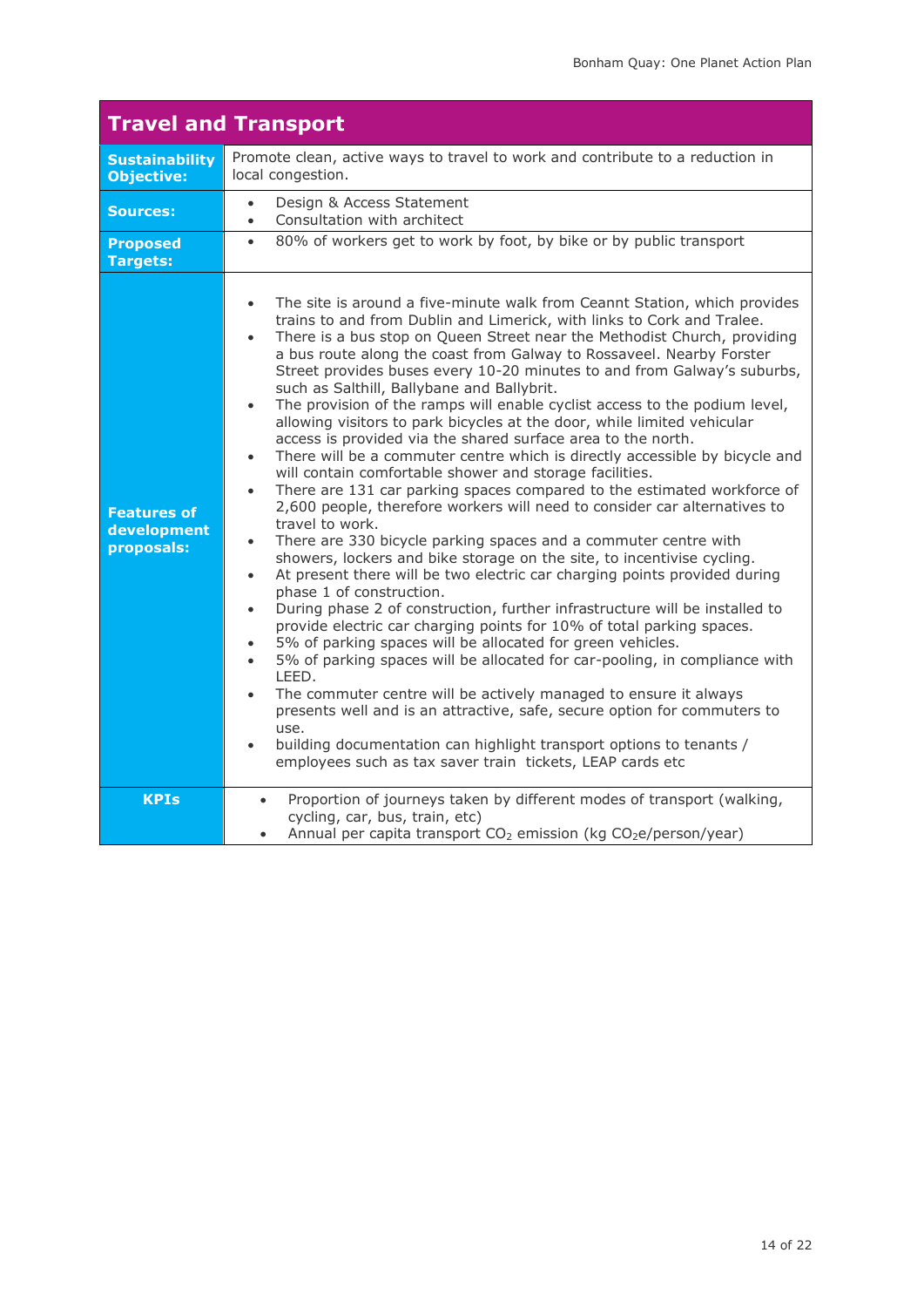|                                                 | <b>Materials and Products</b>                                                                                                                                                                                                                                                                                                                                                                                                                                                                                                                                                                                                                                                                                                                                                                                                                                                                                                                                                                                                                                                                                                                                                                                                                                                                                                                                                                                                                                                                                                                                                                                                                                                                                                                                                                                                                                                                                                                                                                                                                                                              |
|-------------------------------------------------|--------------------------------------------------------------------------------------------------------------------------------------------------------------------------------------------------------------------------------------------------------------------------------------------------------------------------------------------------------------------------------------------------------------------------------------------------------------------------------------------------------------------------------------------------------------------------------------------------------------------------------------------------------------------------------------------------------------------------------------------------------------------------------------------------------------------------------------------------------------------------------------------------------------------------------------------------------------------------------------------------------------------------------------------------------------------------------------------------------------------------------------------------------------------------------------------------------------------------------------------------------------------------------------------------------------------------------------------------------------------------------------------------------------------------------------------------------------------------------------------------------------------------------------------------------------------------------------------------------------------------------------------------------------------------------------------------------------------------------------------------------------------------------------------------------------------------------------------------------------------------------------------------------------------------------------------------------------------------------------------------------------------------------------------------------------------------------------------|
| <b>Sustainability</b><br><b>Objective:</b>      | To build a development using low-impact, healthy construction materials, which<br>provides a space for sustainable, resource-efficient businesses to thrive.                                                                                                                                                                                                                                                                                                                                                                                                                                                                                                                                                                                                                                                                                                                                                                                                                                                                                                                                                                                                                                                                                                                                                                                                                                                                                                                                                                                                                                                                                                                                                                                                                                                                                                                                                                                                                                                                                                                               |
| <b>Sources:</b><br><b>Proposed</b>              | Design & Access Statement<br>$\bullet$<br>Consultation with architect<br>$\bullet$<br>WELL standard pre-assessment<br>$\bullet$<br>LEED pre-assessment<br>$\bullet$<br>Consultation with contractors<br>$\bullet$<br>100% of timber will be responsibly sourced with appropriate certification<br>$\bullet$                                                                                                                                                                                                                                                                                                                                                                                                                                                                                                                                                                                                                                                                                                                                                                                                                                                                                                                                                                                                                                                                                                                                                                                                                                                                                                                                                                                                                                                                                                                                                                                                                                                                                                                                                                                |
| <b>Targets:</b>                                 | Materials specification to achieve LEED Silver, as a minimum<br>$\bullet$<br>Materials specification to achieve WELL standard, as a minimum<br>$\bullet$                                                                                                                                                                                                                                                                                                                                                                                                                                                                                                                                                                                                                                                                                                                                                                                                                                                                                                                                                                                                                                                                                                                                                                                                                                                                                                                                                                                                                                                                                                                                                                                                                                                                                                                                                                                                                                                                                                                                   |
| <b>Features of</b><br>development<br>proposals: | Low-impact, healthy construction materials:<br>Materials will comply with LEED Silver requirements, ensuring they are as<br>$\bullet$<br>low impact as possible<br>Materials will comply with WELL requirements, ensuring they are as low<br>$\bullet$<br>impact and healthy as possible<br>100% of timber will be responsibly sourced with appropriate certification<br>$\bullet$<br>(e.g. FSC), in accordance with LEED<br>All materials will be compliant with BES 6001<br>$\bullet$<br>A minimum average of 20% GGBS will be used in-situ concrete<br>$\bullet$<br>100% of the steel used will be CARES Certified<br>$\bullet$<br>Provides a space for sustainable, resource-efficient businesses to thrive:<br>Tenanted space will be available for retail and food and beverage (2,000<br>sqm) and office-based businesses (26,000 sqm) and they will be required<br>to show how they are carrying out at least one of the following:<br>Incorporate servicing or leasing products and materials rather than<br>$\bullet$<br>owning<br>Plan a sustainable end-of-life for materials and products<br>$\bullet$<br>Reuse materials or products, on-site as a priority and if not, off-site<br>$\bullet$<br>Offer material take-back schemes<br>$\bullet$<br>Use reverse logistics<br>$\bullet$<br>Have adaptable and flexible spaces designed for varying uses<br>Management of an office products exchange system whereby companies<br>$\bullet$<br>can donate office goods to others in the building who might need them.<br>The building manager / campus manager can ensure tenants are aware<br>of options available for end of life options for office furniture etc<br>Fit-out will be either be governed by BREEAM, LEED or SKA and will be<br>$\bullet$<br>significantly more resource efficient and achieve lower waste levels than<br>traditional developments.<br>Tenants will not be discouraged from carrying out any fit-out/re-fit<br>$\bullet$<br>activities which lowers the environmental performance of the building, in<br>accordance with their lease agreement. |
| <b>KPIs</b>                                     | <b>LEED</b> certification<br>$\bullet$<br><b>WELL certification</b><br>$\bullet$<br>Percentage whole life embodied carbon reduction against estimated<br>$\bullet$<br>baseline<br>Number of building/fit-out elements achieving A or A+ rating in BRE's<br>$\bullet$                                                                                                                                                                                                                                                                                                                                                                                                                                                                                                                                                                                                                                                                                                                                                                                                                                                                                                                                                                                                                                                                                                                                                                                                                                                                                                                                                                                                                                                                                                                                                                                                                                                                                                                                                                                                                       |
|                                                 | Green Guide to Specification<br>Proportion of fit-out elements adhering to the SKA assessment criteria<br>$\bullet$<br>(bronze, silver and gold)<br>Proportion of materials (by weight or value) that are reclaimed or<br>$\bullet$<br>recycled (including hardstanding and infill)<br>Proportion of workers/businesses involved in sharing or leasing<br>$\bullet$<br>equipment.<br>Proportion of businesses directly involved with/contributing to the<br>$\bullet$<br>circular economy as their business function.                                                                                                                                                                                                                                                                                                                                                                                                                                                                                                                                                                                                                                                                                                                                                                                                                                                                                                                                                                                                                                                                                                                                                                                                                                                                                                                                                                                                                                                                                                                                                                      |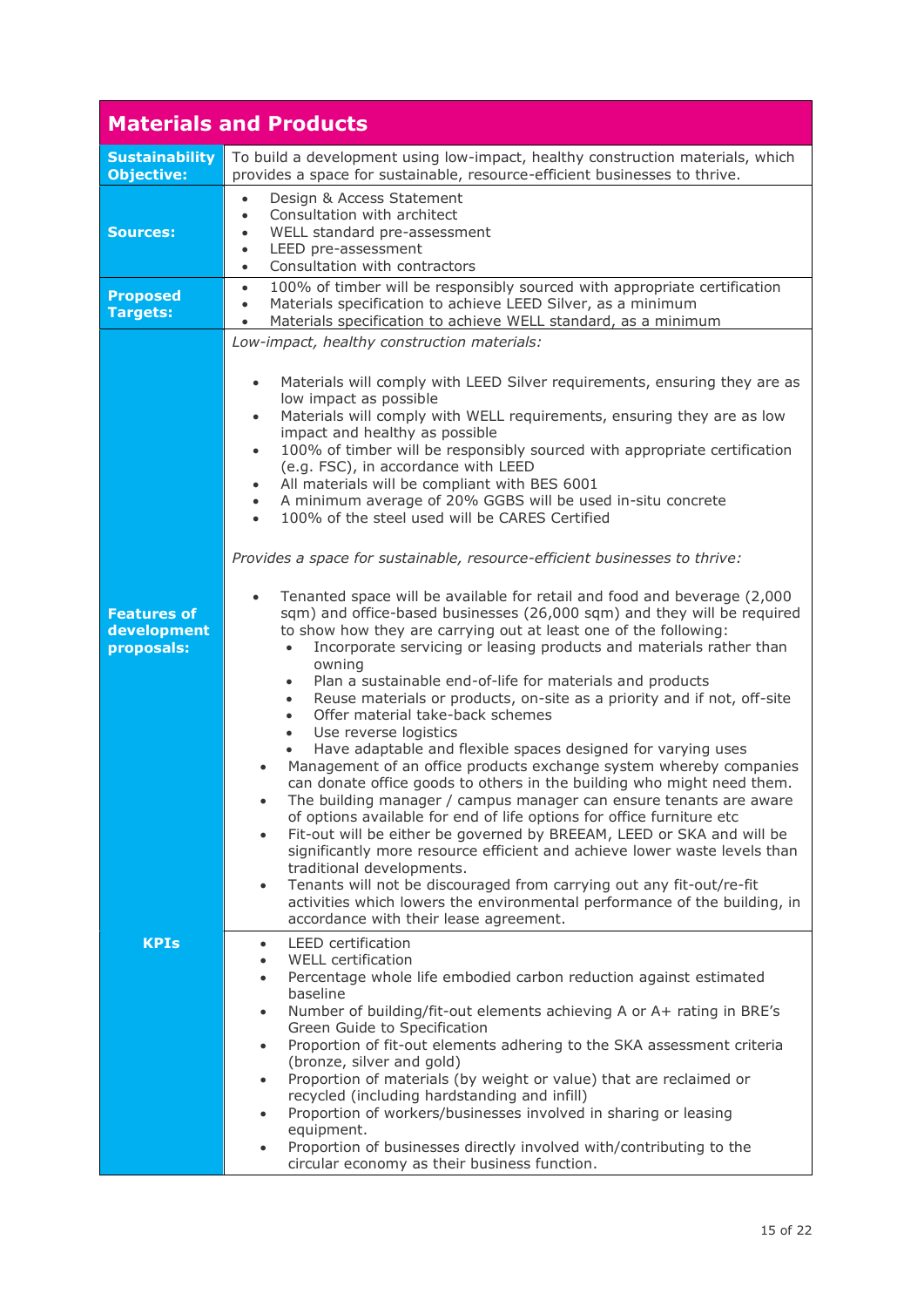| <b>Zero Waste</b>                               |                                                                                                                                                                                                                                                                                                                                                                                                                                                                                                                                                                                                                                                                                                                                                                                                                                                                                                                                                                                                                                                                                                                                                                                                                                                                                                                                                                                                                                                                                                                                                                                                                                                                                                                                                                                                                                                                                                                                                                                                                                                                                                                                                                                                                                                                                                                                                                                         |
|-------------------------------------------------|-----------------------------------------------------------------------------------------------------------------------------------------------------------------------------------------------------------------------------------------------------------------------------------------------------------------------------------------------------------------------------------------------------------------------------------------------------------------------------------------------------------------------------------------------------------------------------------------------------------------------------------------------------------------------------------------------------------------------------------------------------------------------------------------------------------------------------------------------------------------------------------------------------------------------------------------------------------------------------------------------------------------------------------------------------------------------------------------------------------------------------------------------------------------------------------------------------------------------------------------------------------------------------------------------------------------------------------------------------------------------------------------------------------------------------------------------------------------------------------------------------------------------------------------------------------------------------------------------------------------------------------------------------------------------------------------------------------------------------------------------------------------------------------------------------------------------------------------------------------------------------------------------------------------------------------------------------------------------------------------------------------------------------------------------------------------------------------------------------------------------------------------------------------------------------------------------------------------------------------------------------------------------------------------------------------------------------------------------------------------------------------------|
| <b>Sustainability</b><br><b>Objective:</b>      | To minimise waste arisings from construction and operation by enabling all<br>contractors and businesses to follow the waste hierarchy of reduce-reuse-<br>recycle. Businesses will collaborate to reduce packaging and single-use materials<br>significantly.                                                                                                                                                                                                                                                                                                                                                                                                                                                                                                                                                                                                                                                                                                                                                                                                                                                                                                                                                                                                                                                                                                                                                                                                                                                                                                                                                                                                                                                                                                                                                                                                                                                                                                                                                                                                                                                                                                                                                                                                                                                                                                                          |
| <b>Sources:</b>                                 | Design & Access Statement<br>$\bullet$<br>Consultation with architect<br>$\bullet$<br>LEED pre-assessment<br>$\bullet$                                                                                                                                                                                                                                                                                                                                                                                                                                                                                                                                                                                                                                                                                                                                                                                                                                                                                                                                                                                                                                                                                                                                                                                                                                                                                                                                                                                                                                                                                                                                                                                                                                                                                                                                                                                                                                                                                                                                                                                                                                                                                                                                                                                                                                                                  |
| <b>Proposed</b><br>Targets:                     | Tenants will reach 70% reuse, recycling, composting rates during<br>$\bullet$<br>occupation<br>Tenants will send zero waste to landfill<br>$\bullet$                                                                                                                                                                                                                                                                                                                                                                                                                                                                                                                                                                                                                                                                                                                                                                                                                                                                                                                                                                                                                                                                                                                                                                                                                                                                                                                                                                                                                                                                                                                                                                                                                                                                                                                                                                                                                                                                                                                                                                                                                                                                                                                                                                                                                                    |
| <b>Features of</b><br>development<br>proposals: | Minimise waste arisings:<br>Businesses will be encouraged to participate in a sustainability forum to<br>$\bullet$<br>implement innovative models to reduce waste on the site.<br>The forum will help businesses share resources, reuse and reclaim<br>$\bullet$<br>materials or products.<br>The ethos of the site management will encourage tenants to share data<br>$\bullet$<br>on waste on a regular basis, to enable monitoring and reporting of<br>performance.<br>Maximising reuse and recycling:<br>The design of waste facilities and areas will ensure there is adequate<br>$\bullet$<br>room for the segregation of waste. This includes food waste from food<br>and beverage outlets. The waste room located in the basement should<br>also make waste transportation and segregation simple and easy for<br>tenants and the area should be kept clean, tidy and low odour. The<br>building / campus manager will ensure the waste storage area is actively<br>managed, cleaned on a regular basis - this will form part of the cleaning<br>contract for the building.<br>Businesses will collaborate to reduce packaging and single-use materials<br>significantly:<br>There is commitment to making Bonham Quay 'Single Use Plastic Free'.<br>$\bullet$<br>This aspiration and guidance on how to achieve it will be included within<br>the Building User Guide/Tenant Handbook.<br>All businesses on-site will eliminate single-use plastics from their product<br>$\bullet$<br>offer and use, including disposable coffee cups, plastic water bottles,<br>stirrers, straws, disposable cutlery, cotton buds, plastic balloon sticks,<br>single-use plates, oxo-degradable plastics and food containers and<br>expanded polystyrene cups<br>Businesses will collaborate together to provide the facilities and services<br>$\bullet$<br>to enable single-use materials to be removed from their operation, such<br>as providing water refill stations and reusable food and beverage utensils<br>and containers<br>Businesses will be encouraged to work together to minimise their<br>$\bullet$<br>packaging and eliminate single-use packaging, for example, sharing or<br>selling pallets between businesses, reusing cardboard boxes or shredding<br>them to make packing materials and developing collaborative solutions to<br>"hard to solve" packaging problems |
| <b>KPIs</b>                                     | Total waste a) disposed of to landfill b) recycled and c) composted (by<br>$\bullet$<br>weight/person and total percentage)<br>Total waste produced (tonnes) and segregation/diversion from landfill (%)<br>$\bullet$<br>during construction<br>Total number/weight of products given a second life on site via the<br>$\bullet$<br>sustainability forum                                                                                                                                                                                                                                                                                                                                                                                                                                                                                                                                                                                                                                                                                                                                                                                                                                                                                                                                                                                                                                                                                                                                                                                                                                                                                                                                                                                                                                                                                                                                                                                                                                                                                                                                                                                                                                                                                                                                                                                                                                |
|                                                 |                                                                                                                                                                                                                                                                                                                                                                                                                                                                                                                                                                                                                                                                                                                                                                                                                                                                                                                                                                                                                                                                                                                                                                                                                                                                                                                                                                                                                                                                                                                                                                                                                                                                                                                                                                                                                                                                                                                                                                                                                                                                                                                                                                                                                                                                                                                                                                                         |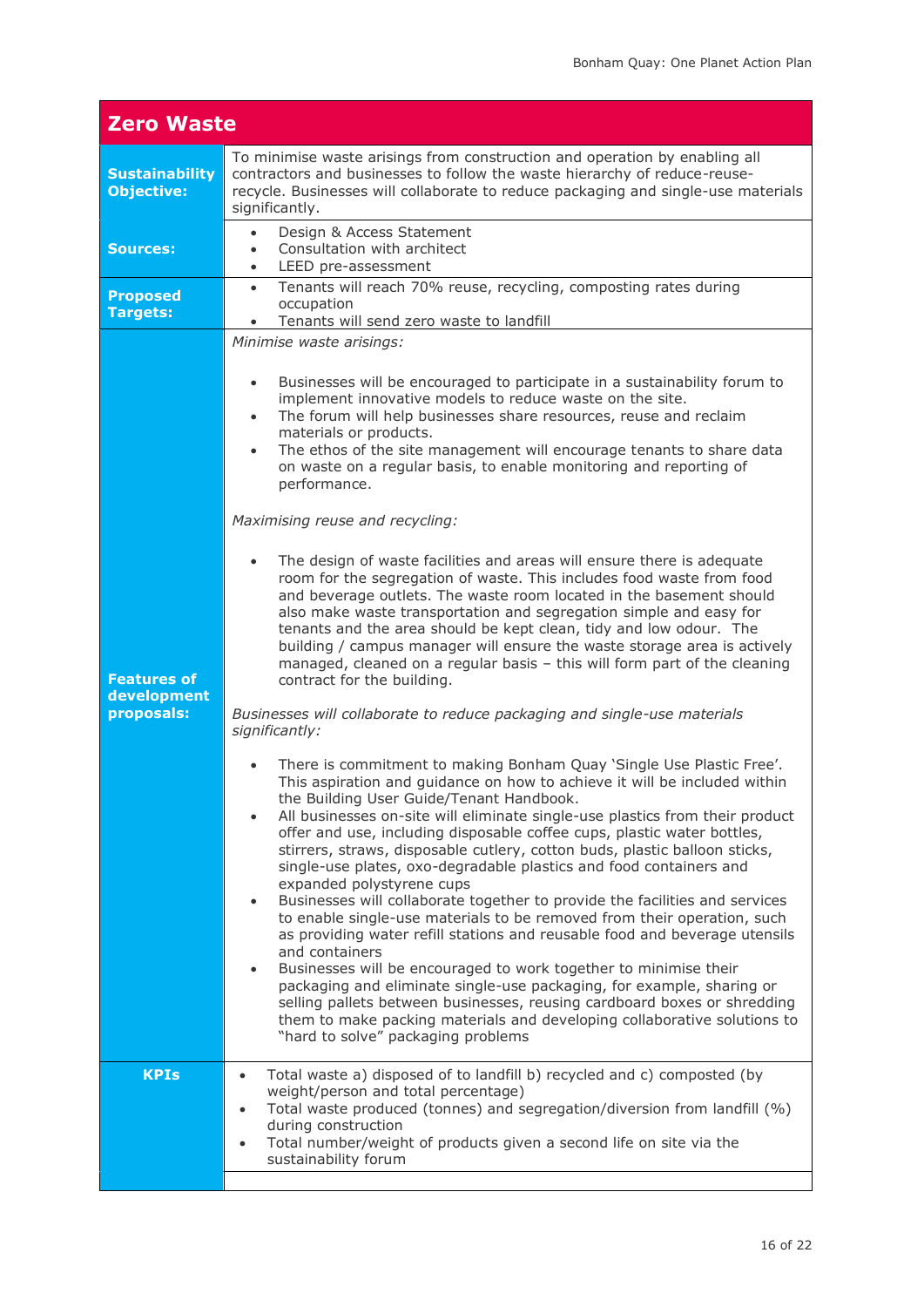| <b>Zero Carbon Energy</b>                       |                                                                                                                                                                                                                                                                                                                                                                                                                                                                                                                                                                                                                                                                                                                                                                                                                                                                                                                                                                                                                                                                                                                                                                                                                                                                                                                                                                                                                                                                                                                                                                                                                                                                                                                                                                                                                                                                                                                                                                                                                                                                                                                                                                                                                                           |
|-------------------------------------------------|-------------------------------------------------------------------------------------------------------------------------------------------------------------------------------------------------------------------------------------------------------------------------------------------------------------------------------------------------------------------------------------------------------------------------------------------------------------------------------------------------------------------------------------------------------------------------------------------------------------------------------------------------------------------------------------------------------------------------------------------------------------------------------------------------------------------------------------------------------------------------------------------------------------------------------------------------------------------------------------------------------------------------------------------------------------------------------------------------------------------------------------------------------------------------------------------------------------------------------------------------------------------------------------------------------------------------------------------------------------------------------------------------------------------------------------------------------------------------------------------------------------------------------------------------------------------------------------------------------------------------------------------------------------------------------------------------------------------------------------------------------------------------------------------------------------------------------------------------------------------------------------------------------------------------------------------------------------------------------------------------------------------------------------------------------------------------------------------------------------------------------------------------------------------------------------------------------------------------------------------|
| <b>Sustainability</b><br><b>Objectives:</b>     | The development will be net-zero carbon by 2025 and deliver non-polluting,<br>energy efficient operations during use.                                                                                                                                                                                                                                                                                                                                                                                                                                                                                                                                                                                                                                                                                                                                                                                                                                                                                                                                                                                                                                                                                                                                                                                                                                                                                                                                                                                                                                                                                                                                                                                                                                                                                                                                                                                                                                                                                                                                                                                                                                                                                                                     |
| <b>Sources:</b>                                 | Design & Access Statement<br>$\bullet$<br>Basis of Design Report 08<br>$\bullet$<br>Consultation with architect<br>$\bullet$<br>LEED pre-assessment<br>$\bullet$                                                                                                                                                                                                                                                                                                                                                                                                                                                                                                                                                                                                                                                                                                                                                                                                                                                                                                                                                                                                                                                                                                                                                                                                                                                                                                                                                                                                                                                                                                                                                                                                                                                                                                                                                                                                                                                                                                                                                                                                                                                                          |
| <b>Proposed</b><br><b>Targets:</b>              | Net-zero carbon development by 2025                                                                                                                                                                                                                                                                                                                                                                                                                                                                                                                                                                                                                                                                                                                                                                                                                                                                                                                                                                                                                                                                                                                                                                                                                                                                                                                                                                                                                                                                                                                                                                                                                                                                                                                                                                                                                                                                                                                                                                                                                                                                                                                                                                                                       |
| <b>Features of</b><br>development<br>proposals: | Net-zero carbon by 2025:<br>Efficient design means energy usage and the associated carbon impact of<br>the office development is estimated to be roughly half that of a typical<br>new office development meeting the current Irish Building Regulations.<br>The buildings within the development will be Nearly Zero-Energy Buildings<br>(NZEB) compliant.<br>There will be 200m <sup>2</sup> PV for Block A, 320m <sup>2</sup> for Block D, 100m <sup>2</sup> of PV on<br>Block B and 200m <sup>2</sup> on Block C, providing approximately 2% of the<br>development's electricity demand.<br>The heating and cooling will be provided via Air Source Heat Pumps (4<br>$\bullet$<br>pipe chillers). This system has an energy transfer capability whereby when<br>it is in cooling mode, it will generate free heating medium and so energy<br>can be transferred from one section of the building to the other (i.e. south<br>façade is in cooling whilst north façade requires heating).<br>There will be a full fresh air heat recovery system which utilises a thermal<br>$\bullet$<br>wheel to capture 80% of the exhausted air energy and transfer it to the<br>supply air for free heating. There are two of these air handling units for<br>each block; one for office and one for cores and changing room.<br>There is a plan to phase out fossil fuels completely by 2025. Gas for the<br>development will be used to heat hot water for showers and wash hand<br>basins and for this we are using direct gas fired hot water heaters. The<br>HVAC design is future proofed so that water to water heat pumps can be<br>added to the system to generate this hot water demand without the use of<br>fossil fuels and remove the need for gas.<br>Tenants will be encouraged to purchase REGO certified renewable energy,<br>where possible, as a minimum.<br>Energy efficient operations:<br>All lighting will be LED with daylight and absence detection.<br>Individual tenanted areas will be metered, they will be encouraged to<br>share the data to enable regular monitoring of energy use In common<br>areas a metering system with an on-line dashboard will be used to detect<br>any unnecessary out of hours usage. |
| <b>KPIs</b>                                     | % energy consumed from on and off-site renewable sources<br>$\bullet$<br>Greenhouse gas emissions compared to city baseline (kgCO <sub>2</sub> e/<br>person/year and kgCO <sub>2</sub> e/m <sup>2</sup> /year)<br>Annual energy consumption per capita against local benchmark                                                                                                                                                                                                                                                                                                                                                                                                                                                                                                                                                                                                                                                                                                                                                                                                                                                                                                                                                                                                                                                                                                                                                                                                                                                                                                                                                                                                                                                                                                                                                                                                                                                                                                                                                                                                                                                                                                                                                            |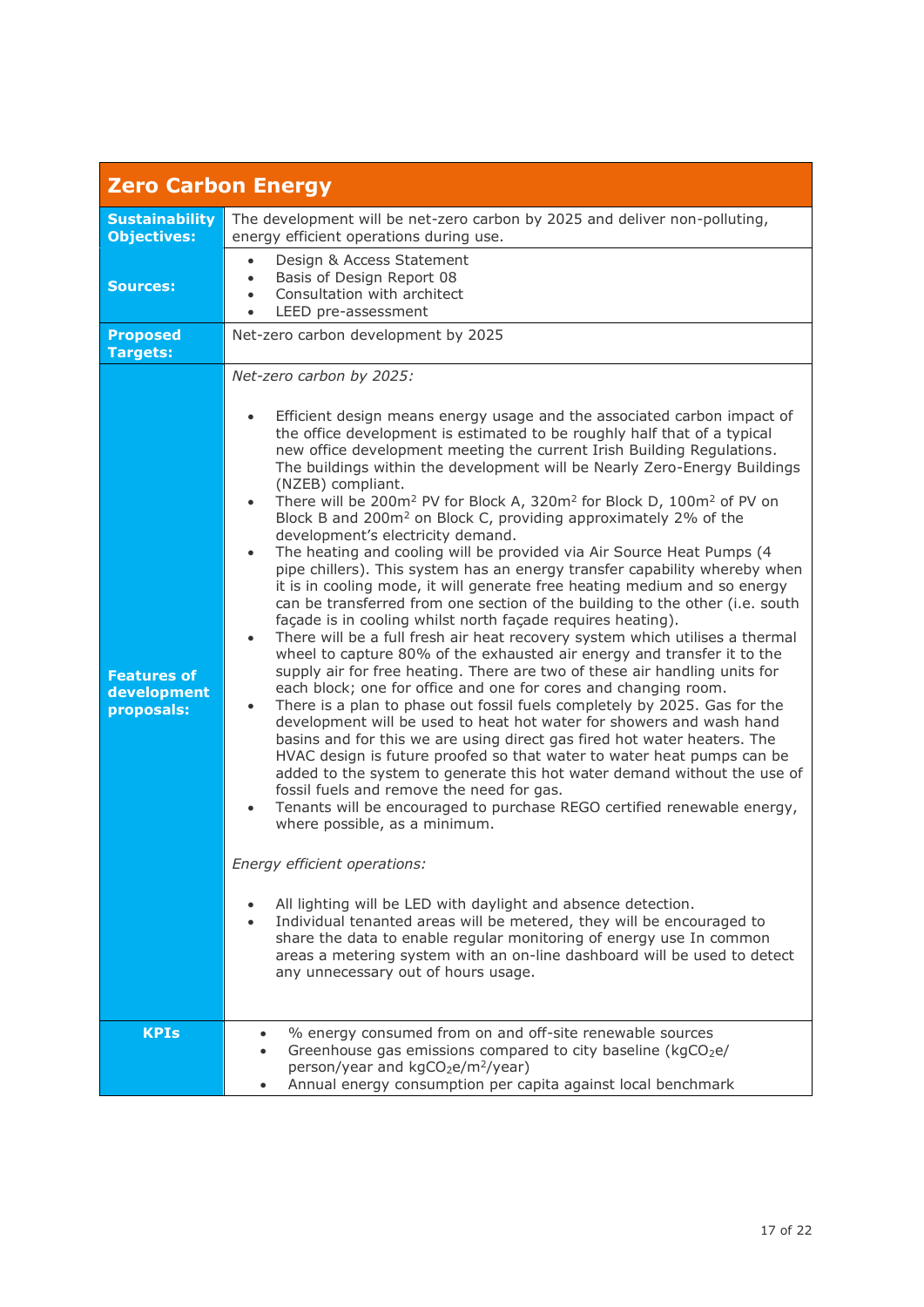# **7. Sustainable Construction**

| <b>Health and Happiness</b>                |                                                                                                                                                                                                                                                                                                                                                                                                                                                                                                                                                                                                                                                                                                                                                                                                                                                                |
|--------------------------------------------|----------------------------------------------------------------------------------------------------------------------------------------------------------------------------------------------------------------------------------------------------------------------------------------------------------------------------------------------------------------------------------------------------------------------------------------------------------------------------------------------------------------------------------------------------------------------------------------------------------------------------------------------------------------------------------------------------------------------------------------------------------------------------------------------------------------------------------------------------------------|
| <b>Sustainability</b><br><b>Objective:</b> | A construction site that protects and supports the health and happiness of site<br>operatives and the public                                                                                                                                                                                                                                                                                                                                                                                                                                                                                                                                                                                                                                                                                                                                                   |
| <b>Sources:</b>                            | LEED V4<br>$\bullet$<br><b>WELL Standard</b><br>Sisk Environmental and Sustainability Policy<br>٠<br>Sisk Occupational Health and Safety Policy<br>H&S reporting requirements<br>$\bullet$<br>Considerate Constructors Scheme<br>$\bullet$                                                                                                                                                                                                                                                                                                                                                                                                                                                                                                                                                                                                                     |
| <b>Proposed</b><br><b>Targets:</b>         | Considerate Constructors Scheme (CCS) Score target of 37<br>$\bullet$<br>Medical check to be conducted on site $-70\%$ of operatives on site at<br>$\bullet$<br>that time to attend - Construction Workers Health Trust (CWHT)<br>Zero LTI's / reportable accidents and zero dangerous occurrences.<br>$\bullet$                                                                                                                                                                                                                                                                                                                                                                                                                                                                                                                                               |
| <b>Commitments:</b>                        | To be monitor all KPIs below and report twice annually on progress<br>$\bullet$<br>Construction Workers Health Trust to attend site to perform health<br>$\bullet$<br>checks<br>Daily wash downs to control dust arisings<br>$\bullet$<br>Daily visual inspections<br>$\bullet$<br>No noisy working past 6pm at night unless agreed with council and<br>$\bullet$<br>notification made to local residents<br>Offer free fruit in the canteen<br>Issue high number of green tickets for the Behavioural Code<br>$\bullet$<br>Promotion and SISK Wellbeing Calendar<br>$\bullet$<br>Record and respond to complaints and enquiries from the public<br>$\bullet$<br>All workers using RPE (respiratory protection equipment) to have<br>$\bullet$<br>received face fit testing<br>Adhere to the site's Contractor Responsibilities for WELL and LEED<br>$\bullet$ |
| <b>KPIs</b>                                | Overall CCS score<br>% site operatives attend medical check - CWHT<br>Reporting LTI's / reportable accidents, and zero dangerous<br>occurrences.                                                                                                                                                                                                                                                                                                                                                                                                                                                                                                                                                                                                                                                                                                               |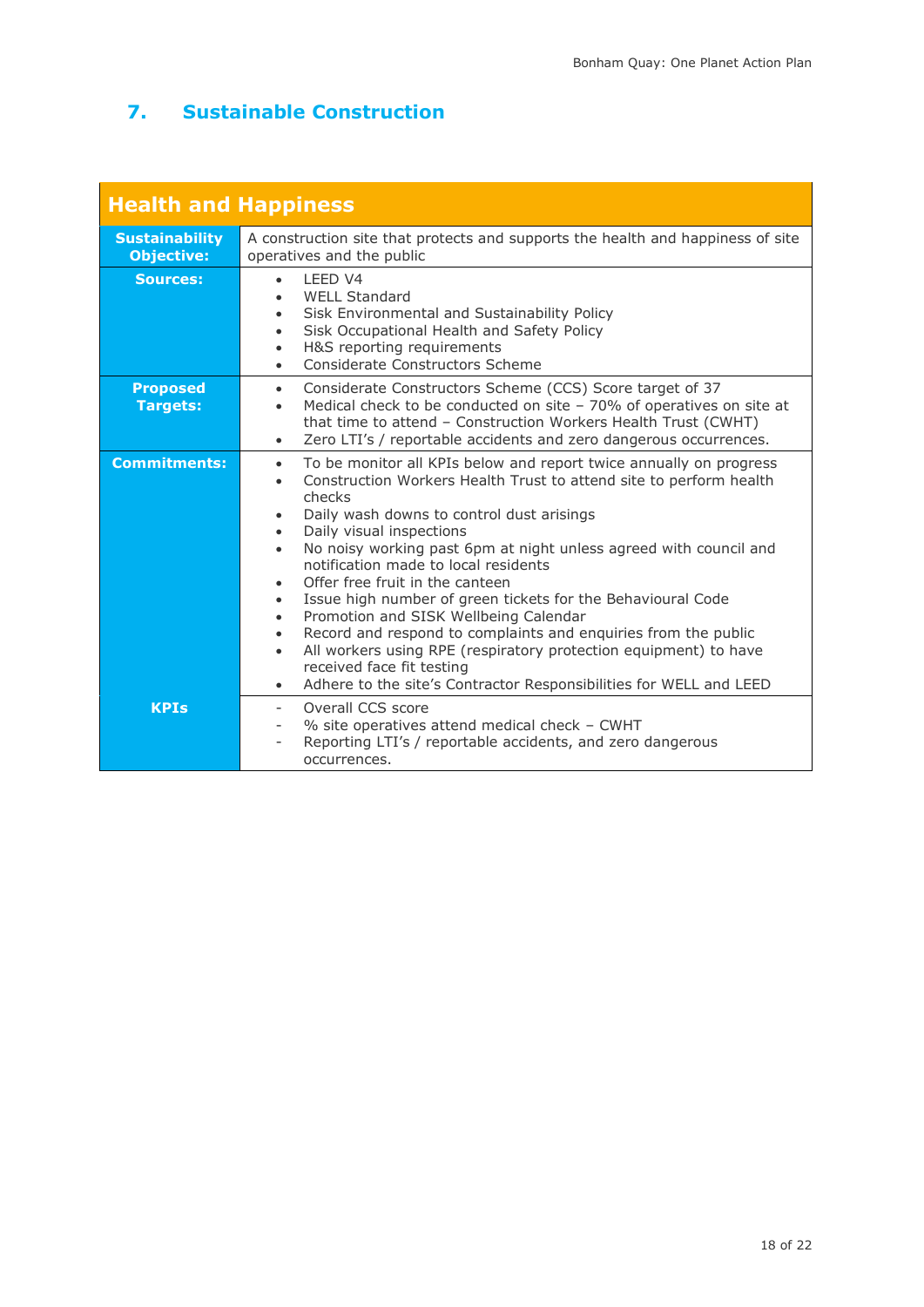|                                            | <b>Equity and Local Economy</b>                                                                                                                                                                                                                                                                                                                                                                                                                                                                                                                                                                                                                                                                                                                                                                                                                                                                                                                                                                    |
|--------------------------------------------|----------------------------------------------------------------------------------------------------------------------------------------------------------------------------------------------------------------------------------------------------------------------------------------------------------------------------------------------------------------------------------------------------------------------------------------------------------------------------------------------------------------------------------------------------------------------------------------------------------------------------------------------------------------------------------------------------------------------------------------------------------------------------------------------------------------------------------------------------------------------------------------------------------------------------------------------------------------------------------------------------|
| <b>Sustainability</b><br><b>Objective:</b> | The project team will favour local businesses and SMEs, employ local people<br>and pay the National Living Wage to all.                                                                                                                                                                                                                                                                                                                                                                                                                                                                                                                                                                                                                                                                                                                                                                                                                                                                            |
| <b>Sources:</b>                            | Responsible Procurement Policy<br>$\bullet$                                                                                                                                                                                                                                                                                                                                                                                                                                                                                                                                                                                                                                                                                                                                                                                                                                                                                                                                                        |
| <b>Proposed</b><br><b>Targets:</b>         | At least 50% of construction companies and suppliers will be local<br>$\bullet$<br>during construction, to enable job creation and economic benefits to<br>the local community<br>At least 50% of direct Sisk suppliers expenditure will be with SMEs to<br>$\bullet$<br>support small and growing business in the industry<br>Aim for 75% of the workforce employed from within a 50-mile radius.<br>Every Subcontractor that works on-site will pay at least the Living<br>$\bullet$<br>Wage to its entire workforce                                                                                                                                                                                                                                                                                                                                                                                                                                                                             |
| <b>Commitments:</b>                        | To be monitor all KPIs below and report twice annually on progress<br>$\bullet$<br>Paying the Living Wage is one measure to counteract Modern Slavery<br>$\bullet$<br>and tackle 'working poverty'.<br>Sisk will participate in a guest lecture series on organisational best<br>$\bullet$<br>practice in relation to sustainability in the construction sector in<br>Ireland. Presenting on the sustainability practices at Sisk and how we<br>embed sustainability in our operation<br>Collaboration with Galway-Mayo Institute of Technology (GMIT) and<br>$\bullet$<br>the Environmental Protection Agency (EPA), using Sisk practices on<br>site as a case study for an EPA funded GMIT project 'Build360' the<br>main aim of which is the preparation of a Resource Efficiency and<br>Material Circularity Protocol for the Irish Construction Sector.<br>This site will be made available to local 2nd and 3rd level students for<br>$\bullet$<br>introduction to the construction industry |
| <b>KPIs</b>                                | % operatives living within 50 miles<br>Spend with SMEs<br>% Local businesses and contractors<br>Proportion of organisations within the supply chain paying the Living<br>Wage                                                                                                                                                                                                                                                                                                                                                                                                                                                                                                                                                                                                                                                                                                                                                                                                                      |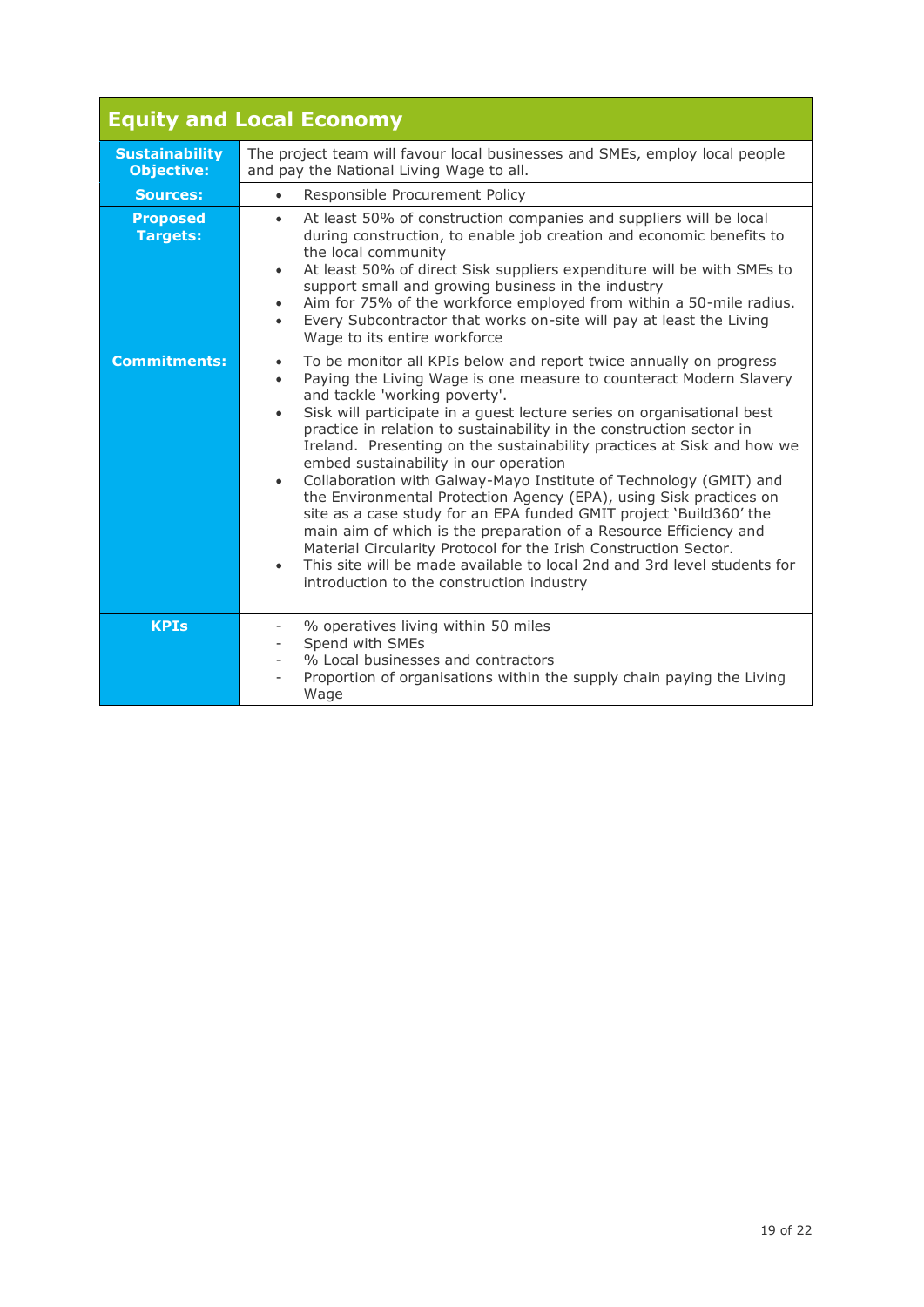| <b>Culture and Community</b>               |                                                                                                                                                                                                                                                                                                                                                                                                                                                                                                                                                               |
|--------------------------------------------|---------------------------------------------------------------------------------------------------------------------------------------------------------------------------------------------------------------------------------------------------------------------------------------------------------------------------------------------------------------------------------------------------------------------------------------------------------------------------------------------------------------------------------------------------------------|
| <b>Sustainability</b><br><b>Objective:</b> | The site will form strong links with the community and support operatives to<br>think about their own impacts.                                                                                                                                                                                                                                                                                                                                                                                                                                                |
| <b>Sources:</b>                            | Internal Social Value Portal<br><b>CCS</b>                                                                                                                                                                                                                                                                                                                                                                                                                                                                                                                    |
| <b>Proposed</b><br><b>Targets:</b>         | 2 Visits by Number of School / College per year<br>A score of >8 in the community section of the CCS<br>$\bullet$                                                                                                                                                                                                                                                                                                                                                                                                                                             |
| <b>Commitments:</b>                        | To be monitor all KPIs below and report twice annually on progress<br>$\bullet$<br>The site will form strong links with the local community by engaging<br>$\bullet$<br>with groups and charities.<br>Conduct community feedback questionnaire<br>$\bullet$<br>Dedicated CCS Champion on site<br>$\bullet$<br>SISK will support Bioregional and Edward Development with a One<br>$\bullet$<br>Planet Living series of event at the Galway City of Culture programme<br>in 2020.<br>SISK to provide employee site inductions to One Planet Living<br>$\bullet$ |
| <b>KPIs</b>                                | Score in the community section of the CCS<br>Number of School / College Visits                                                                                                                                                                                                                                                                                                                                                                                                                                                                                |

| <b>Land and Nature</b>                     |                                                                                                                                                                                                                                                                                                                                                                               |
|--------------------------------------------|-------------------------------------------------------------------------------------------------------------------------------------------------------------------------------------------------------------------------------------------------------------------------------------------------------------------------------------------------------------------------------|
| <b>Sustainability</b><br><b>Objective:</b> | The site will demonstrate commitment to conservation by scoring at least a 7<br>in the CCS Environment Category.                                                                                                                                                                                                                                                              |
| <b>Sources:</b>                            | CCS Report, CCS Action Plan / CCS Evidence workbook<br>$\bullet$<br><b>HSE Plan</b><br>٠<br>Aspects Register<br>$\bullet$                                                                                                                                                                                                                                                     |
| <b>Proposed</b><br><b>Targets:</b>         | A score of at least 7 will be achieved under the CCS relating to<br>$\bullet$<br>protecting the environment<br>Zero reportable Environmental incidents<br>$\bullet$                                                                                                                                                                                                           |
| <b>Commitments:</b>                        | To be monitor all KPIs below and report twice annually on progress<br>$\bullet$<br>Assess environmental risk through Aspects Register and HSE Plan.<br>$\bullet$<br>Inductions to include environmental requirements<br>$\bullet$<br>Dedicated Environmental Champion on site<br>$\bullet$<br>Adhere to the site's Contractor Responsibilities for WELL and LEED<br>$\bullet$ |
| <b>KPIs</b>                                | Score Environmental Section of CCS Visit<br>-<br>Environmental incidents recorded<br>$\qquad \qquad -$                                                                                                                                                                                                                                                                        |

| <b>Sustainable Water</b>                   |                                                                                                                                                                             |
|--------------------------------------------|-----------------------------------------------------------------------------------------------------------------------------------------------------------------------------|
| <b>Sustainability</b><br><b>Objective:</b> | The site will minimise consumption of potable water and collect rainwater for<br>use.                                                                                       |
| <b>Sources:</b>                            | Sisk Sustainability Policy<br><b>HSE Plan</b><br>$\bullet$                                                                                                                  |
| <b>Proposed</b><br><b>Targets:</b>         | $<$ 6m3 / $\epsilon$ 100,000 project spend                                                                                                                                  |
| <b>Commitments:</b>                        | To monitor all KPIs below and report twice annually on progress<br>Install water meter<br>Utilise rainwater harvesting unit<br>$\bullet$<br>Push taps in site accommodation |
| <b>KPIs</b>                                | Water usage / $£100,000$ project spend<br>Amount of rainwater harvested/used on-site<br>-                                                                                   |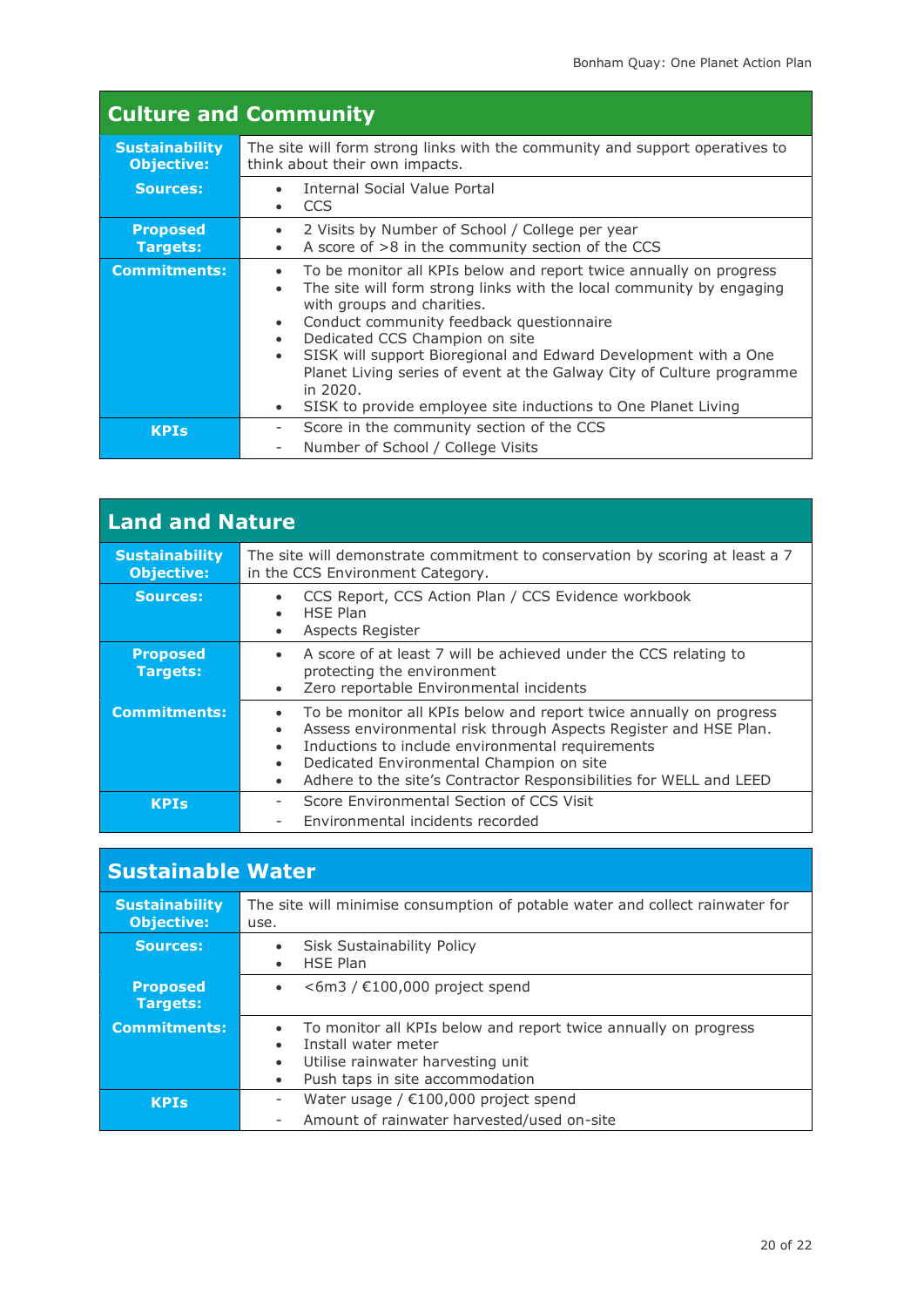# **Local and Sustainable Food**

| <b>Sustainability</b><br><b>Objective:</b> | Utilise local store for canteen consumables                                                                                                                                                                                       |
|--------------------------------------------|-----------------------------------------------------------------------------------------------------------------------------------------------------------------------------------------------------------------------------------|
| Sources:                                   | n/a                                                                                                                                                                                                                               |
| <b>Proposed</b><br><b>Targets:</b>         | n/a                                                                                                                                                                                                                               |
| <b>Commitments:</b>                        | To monitor all KPIs below and report twice annually on progress<br>$\bullet$<br>Canteen consumables to be purchased from local supplier<br>$\bullet$<br>Fresh fruit to be provided to site $-$ aim for locally grown<br>$\bullet$ |
| <b>KPTs</b>                                | n/a                                                                                                                                                                                                                               |

#### **Travel and Transport Sustainability** To reduce exhaust emissions and local congestion as a result of site **Objective:** operations

| <b>Objective:</b>                  | operations                                                                                                                                                                                                                                                                                                                                                                                                                                                               |
|------------------------------------|--------------------------------------------------------------------------------------------------------------------------------------------------------------------------------------------------------------------------------------------------------------------------------------------------------------------------------------------------------------------------------------------------------------------------------------------------------------------------|
| <b>Sources:</b>                    | Green Travel Plan<br>Logistic Plan<br>Traffic Management Plan<br>$\bullet$<br>Smartwaste<br>$\bullet$<br>Site Waste Management Plan<br>٠                                                                                                                                                                                                                                                                                                                                 |
| <b>Proposed</b><br><b>Targets:</b> | 25% of personnel use green travel – Bus/Train, Walk, Cycle<br>Achieve lower than average commercial vehicle movements for<br>$\bullet$<br>construction sites - 18.1/£100k (UK equivalent)<br>Record Carbon emissions from site deliveries<br>$\bullet$                                                                                                                                                                                                                   |
| <b>Commitments:</b>                | To be monitor all KPIs below and report twice annually on progress<br>Monthly log of transport methods to site<br>Green travel plan to be produced<br>Logistics Plan and Traffic Management Plan in place for deliveries<br>$\bullet$<br>Introduce an electric vehicle charging point on-site and transfer car<br>$\bullet$<br>leases to electric vehicles as they expire and where mileage allows<br>Adhere to the site's Contractor Responsibilities for WELL and LEED |
| <b>KPIs</b>                        | Percentage of personnel using green travel methods<br>$\overline{\phantom{a}}$<br>Carbon emissions from site deliveries (tonnes CO <sub>2</sub> )<br>$\overline{\phantom{a}}$<br>Carbon emissions from removal of waste (tonnes $CO2$ )                                                                                                                                                                                                                                  |

# **Materials and Products**

| <b>Sustainability</b><br><b>Objective:</b> | Use of local, recycled and sustainable materials will be prioritised.                                                                                                                                                                                                                                                                                                                                                                                                                                                                                                                                                                                         |
|--------------------------------------------|---------------------------------------------------------------------------------------------------------------------------------------------------------------------------------------------------------------------------------------------------------------------------------------------------------------------------------------------------------------------------------------------------------------------------------------------------------------------------------------------------------------------------------------------------------------------------------------------------------------------------------------------------------------|
| <b>Sources:</b>                            | Sisk Responsible Procurement Policy<br>$\bullet$                                                                                                                                                                                                                                                                                                                                                                                                                                                                                                                                                                                                              |
| <b>Proposed</b><br><b>Targets:</b>         | 100% FSC timber procured for permanently installed timber<br>$\bullet$<br>A minimum average of 20% GGBS to be used in in-situ concrete<br>$\bullet$<br>100% Steel used to be CARES Certified<br>$\bullet$                                                                                                                                                                                                                                                                                                                                                                                                                                                     |
| <b>Commitments:</b>                        | To be monitor all KPIs below and report twice annually on progress<br>$\bullet$<br>All timber to be purchased from Chain of Custody (CoC) certified<br>$\bullet$<br>sources, where possible.<br>GGBS to be used in in-situ concrete - subject to design / curing times<br>$\bullet$<br>Materials to be compliant with BES 6001<br>$\bullet$<br>SISK will participate in an EPA funded project called 'Build360', the<br>$\bullet$<br>main aim of which is the preparation of a Resource Efficiency and<br>Material Circularity Protocol for the Irish Construction Sector.<br>Adhere to the site's Contractor Responsibilities for WELL and LEED<br>$\bullet$ |
| <b>KPIs</b>                                | FSC timber procured for permanent use<br>۰<br>Overall GGBS % in Concrete and cement saved (tonnes)                                                                                                                                                                                                                                                                                                                                                                                                                                                                                                                                                            |